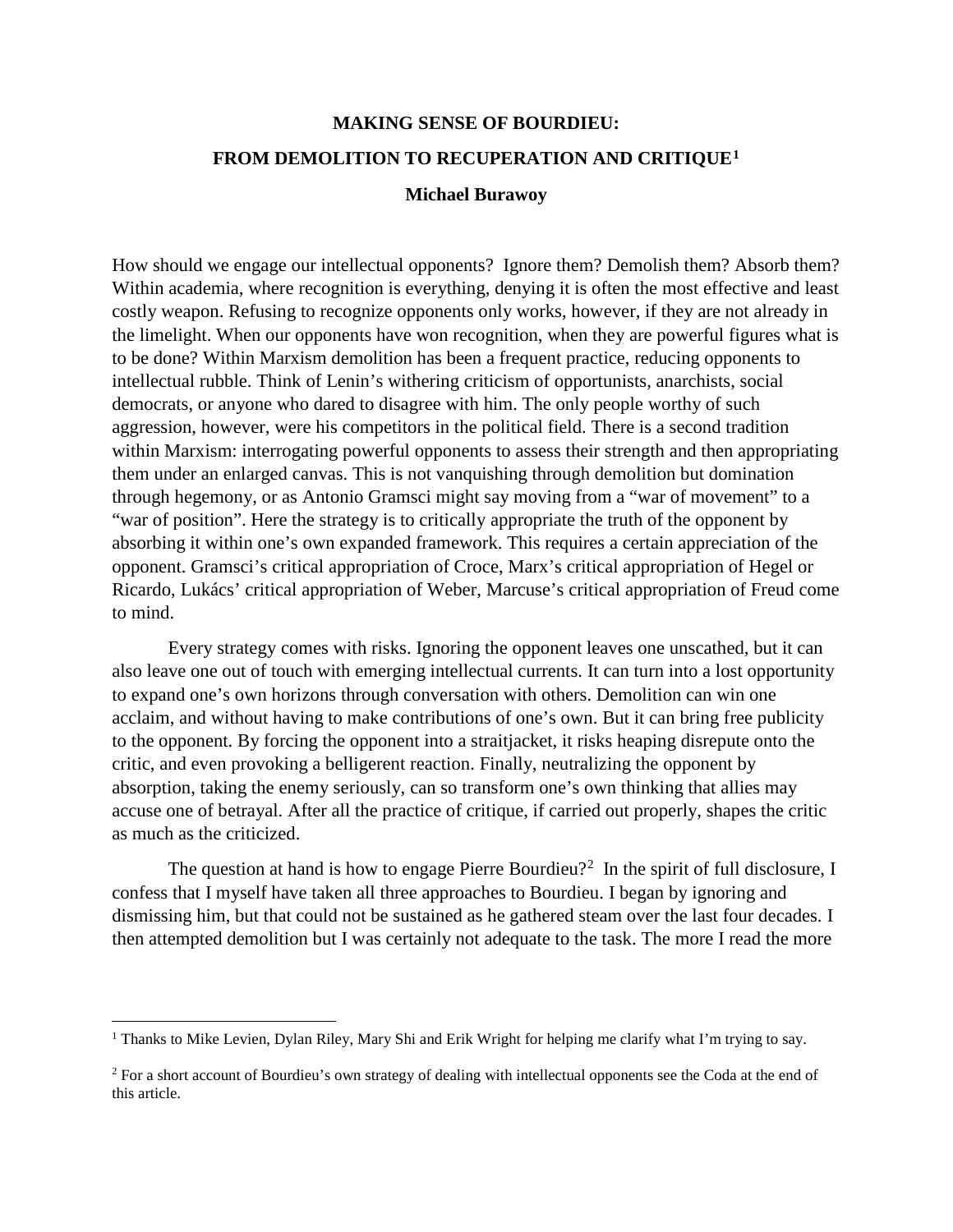impressed I became, leading me to a more complex process of absorption and critical appreciation.

While initially reverential, Dylan Riley's (2017) "Bourdieu's Class Theory" quickly turns to demolition. His treatment of Bourdieu is reminiscent of Perry Anderson's (1976) youthful, sweeping assault on Western Marxism as lost in the ethereal realms of philosophy, ideology, and culture. Following Lenin, Anderson claimed that revolutionary theory only develops in close connection to a mass revolutionary movement. Similarly, Riley claims that Bourdieu's appeal, in the final analysis, lies in offering "political relevance to an intelligentsia with little organizational link to popular forces". In other words, like Anderson's view of Western Marxism, in Riley's view Bourdieusian sociology signals a retreat from Marxism and its politics.

Anderson was writing at a time of optimism, a period of leftist insurgency when Western Marxism might appear as a defeatist deviation from a true revolutionary road. Today we live in non-revolutionary times, and Bourdieu provides an appealing framework for many criticallyminded scholars. I agree with Riley that the appeal of Pierre Bourdieu cannot be reduced to his science; his voluminous writings are also a political response to the contemporary period, a reaction to the ascendancy of neoliberalism and more recently to right-wing populism. Equally compelling, Bourdieu offers ammunition for a critical response to the external assault on academia.

Where Bourdieu has a clear political program, Riley's alternative is unclear. He never tells us *who* are the popular forces nor *how* we should be connected to them. In dismantling Bourdieu, however, his essay forcefully raises the question  $-$  if not the answer  $-$  as to what it means to be a Marxist in academia today.

Perhaps the first task is simply to maintain the presence of Marxism as a living and open tradition. When the Marxist presence in academia is in retreat and its connection to the world beyond is tenuous, there is always the danger of sectarianism. Marxism risks becoming dogmatic and sclerotic and losing what little support it has. Facing the defeat of the working class as a revolutionary force, Western Marxism sustained itself through engagement with the highest expression of bourgeois thought. Today Marxism needs to find new sparring partners. I would suggest Pierre Bourdieu is a worthy candidate, the highest expression of critical sociology and, moreover, a very influential presence.

As Riley acknowledges, Bourdieu has become a sanctified figure not just in sociology but also in the humanities as well as in other social sciences, with an impressive global presence. No other sociologist approaches his influence. The closest parallel was the reign of Talcott Parsons during the 1950s and 1960s when his modernization theory and structural functionalism also took on a transdisciplinary and global presence. While Parsons has since become a relic of history – Who now reads Talcott Parsons? - the longevity of Bourdieu is more assured. His work is better equipped to deal with different political conjunctures than the abstract theory of Parsons. That makes Riley's examination of what places Bourdieu on such a pedestal a critically important project.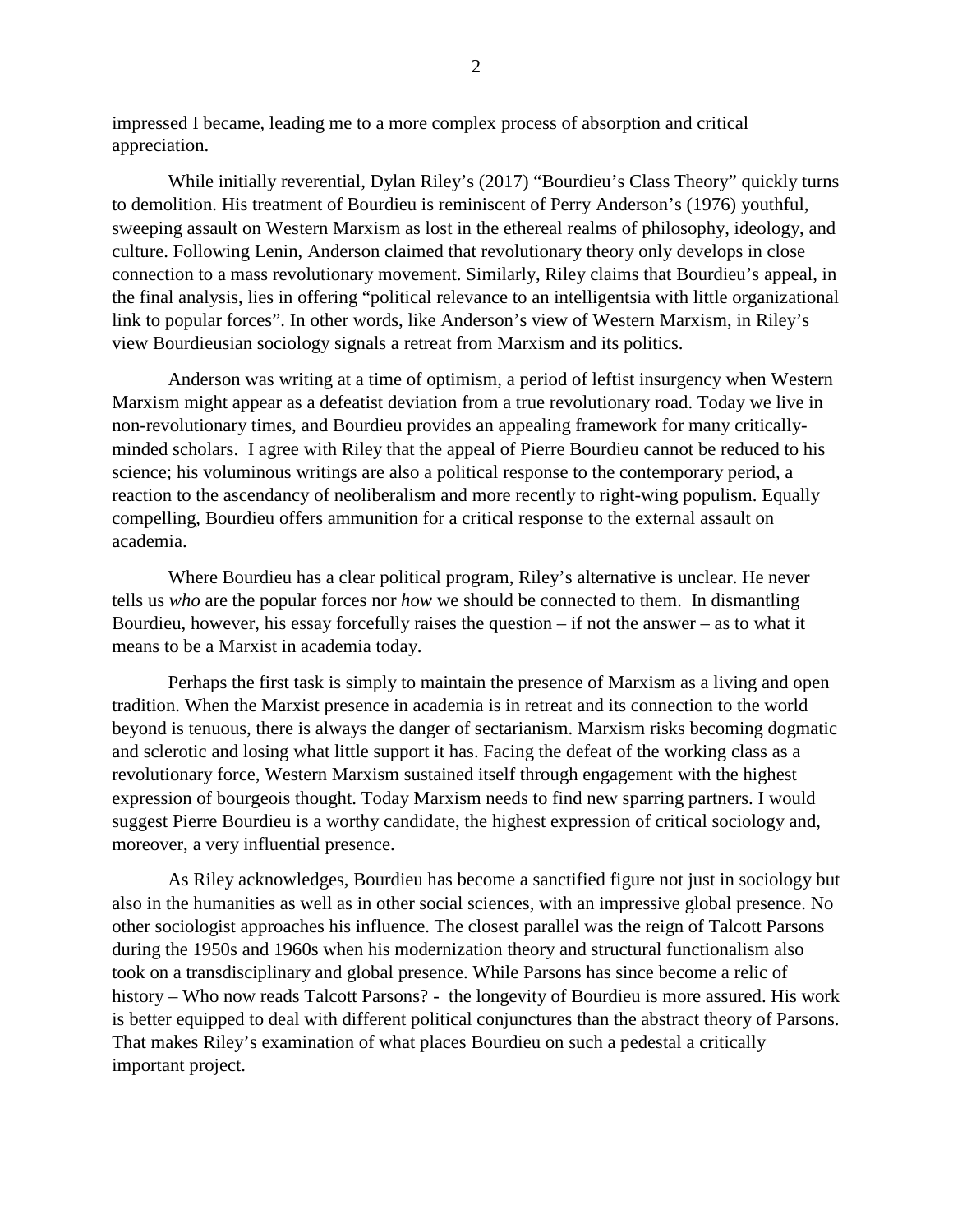#### *Overview: Making Sense of Bourdieu*

Riley cannot find any scientific merit in Bourdieu's social theory. He declares that Bourdieu's achievements cannot match the macro-sociologies of Marx, Weber and Durkheim in three key areas: social stratification, social change and social reproduction. That's a tall order! Why should failure to reach such lofty heights warrant the dismissal of Bourdieu? Be that as it may, Riley does not actually compare Bourdieu with these three canonical figures. For Riley it would appear that pointing to the shortcomings of Bourdieu's theory is sufficient evidence of falling short of Marx, Weber and Durkheim as if they are without flaws. I will examine Riley's claims in some detail as they are quite revealing of both Bourdieu and the sociological tradition.

After exposing the limitations of Bourdieu's theory, Riley concludes that its influence lies in resonance with the lived experience and career interests of elite academics: competition for distinction, the preservation of privilege, and a form of ersatz politics for a critical community cut off from "popular classes". In Bourdieu's terms, to understand the appeal of Bourdieu one must turn from the manifest "logic of theory" to the latent "logic of practice".

In other words, Riley does to Bourdieu what Bourdieu does to those he seeks to belittle, namely attributing their influence to the position and disposition of their followers within the academic field, rather than to the substance of their work. Riley undertakes a double reduction: he reduces Bourdieu's science to a poorly executed positivism and then reduces Bourdieu's politics to insulation in the academic field. This double reduction adopts contradictory standards: Bourdieu is attacked for not conforming to positivist standards of comparative sociology and then, in the same breath, for not being attached to the popular classes. Yet it is hard to simultaneously be a positivist and an engaged intellectual – the one requires autonomy from and the other embeddedness in the wider society.

Riley is barking up the wrong tree. As I shall suggest, Bourdieu is neither a failed positivist nor an isolationist. Riley's double standards are, therefore, doubly inappropriate. I will seek to redeem both Bourdieu's scientific and his political projects, constituting his work as an important critique of and challenge to Marxism.

I will proceed in three steps: demolition, recuperation, and critique. First, I agree with much of Riley's demolition – Bourdieu's class analysis is flawed (if not necessarily for the reasons Riley claims); his theory of social change is at best embryonic; his refusal to conceptualize capitalism is fatal. Still, Riley's mode of demolition is problematic. His three foci – social stratification, social reproduction and social change – while they appear reasonable enough, force Bourdieu's thinking into discrete problematics that has the effect of banalizing his originality. I show how each of Riley's questions introduces false divisions while suppressing essential distinctions.

In the second part, recuperation, I will substitute an alternative set of distinctions that emanate from the key notion in Bourdieu's theory, namely *symbolic domination* – domination that is not recognized as such. I contest Riley's dismissal that this idea has limited applicability within advanced capitalism. Symbolic domination raises the question of *reflexivity* – how is it that sociologists can know something that others don't; how can they produce a truth that is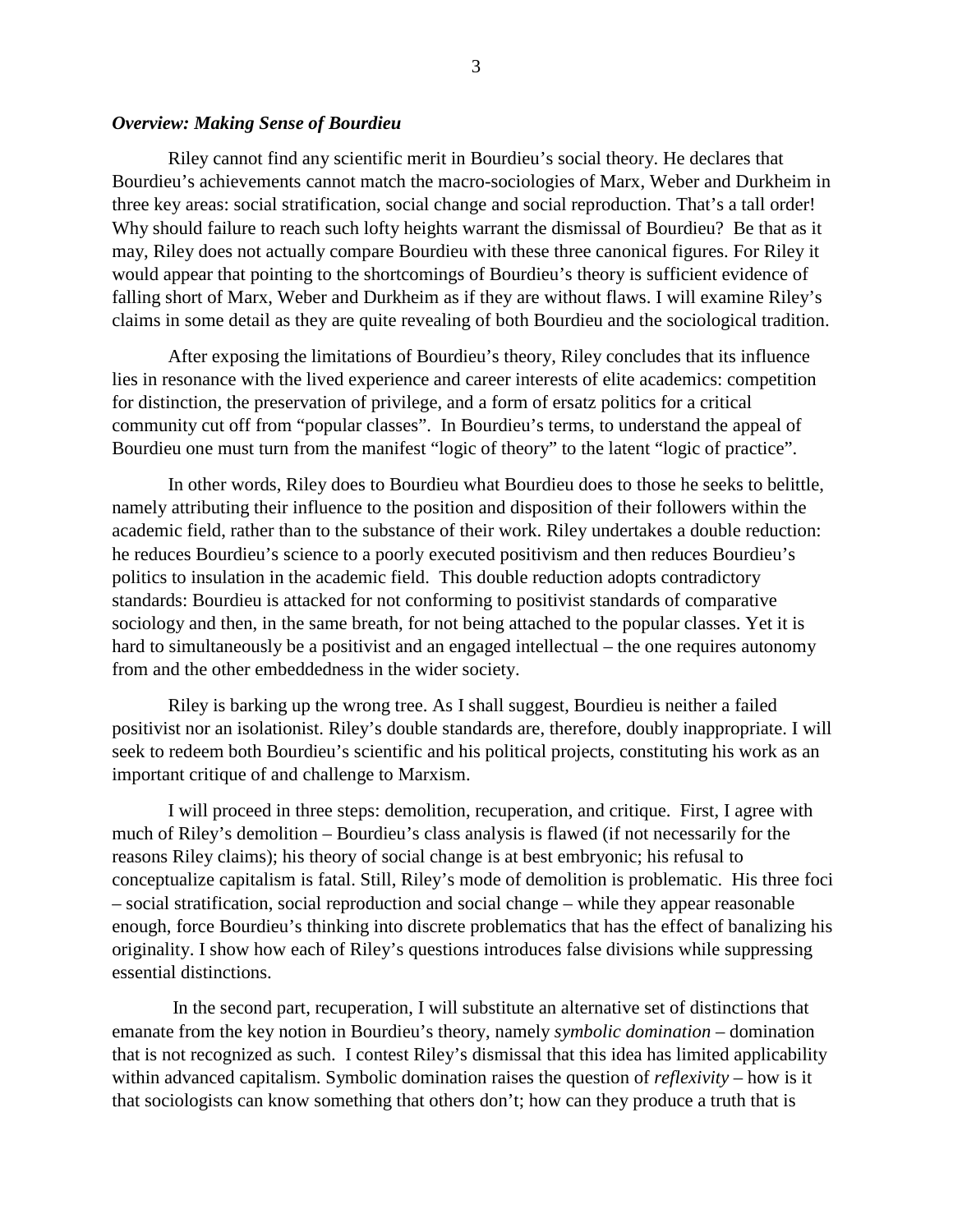different from and superior to common sense? Furthermore, how is it, as Bourdieu argues, that others can't grasp the sociological truth even when presented with it?

By drawing on the very Bourdieusian theory he has rejected, Riley's demolition backs into the question of reflexivity. Bourdieu's appeal, he claims, resides in its resonance with the defense of the autonomy of the academic field and the struggle for distinction within it. In so doing he makes the questionable assumption that academia is fundamentally different from the world beyond where Bourdieu's theory doesn't work. To the defense of academic privilege and the competition for distinction, Riley adds a further claim to explain the influence of Bourdieu, namely he offers an ersatz politics, a substitute for a "true" politics based on a connection to "popular classes". But this notion of "true" politics not only comes without elaboration or justification but also overlooks Bourdieu's broad engagements with diverse publics, including the dominated classes. In fact, Bourdieu has carved out a royal road to *public sociology* – not only a traditional public sociology in which the sociologist represents some universal interest but also an organic public sociology forged in close connection to the dominated.

These three dimensions of Bourdieu's sociology – symbolic domination, reflexivity and public engagement – not only provide the three moments of his scientific research program, but also define a political project – intellectuals on the road to class power. To each dimension of his scientific research program, there is a corresponding moment in his political project: symbolic domination gives a privileged place to the sociologist; reflexivity makes the sociologist the vanguard of intellectuals; and public engagement allows intellectuals to represent their interests as the interests not just of other intellectuals but of all classes.

After assembling Bourdieu's scientific-cum-political vision, the third part of this essay turns to critique, assessing its limitations, in particular its misrecognition of capitalism. Refusal to engage the *systemic* character of modern capitalism leads Bourdieu to exaggerate the power of intellectuals, and universalize the notion of symbolic domination. Restoring a focus on capitalism allows a more realistic assessment of the place of intellectuals. The appropriation of Bourdieu's intellectualist project within a Marxist framework points to an alternative scientificcum-political project, one that revolves around the capitalist university.

## **I: DEMOLITION**

This first section is a critical appreciation of Riley's demolition of Bourdieu, underlining our substantial agreement yet pointing to the limitations of reducing Bourdieu's influence to his theory's resonance with the academic habitus.

# *Class Analysis: From Classes on Paper to Classification Struggle*

Riley claims that in each of three defining areas of sociology: stratification, reproduction and social change, Bourdieu has little to offer. There is much merit in his critique. Let's start with stratification or class analysis where he takes Bourdieu's *Distinction* (1984[1979]) to task. Riley reduces the purpose of this humungous endeavor to showing that class is related to behavior through the mediation of habitus, itself inculcated through processes of class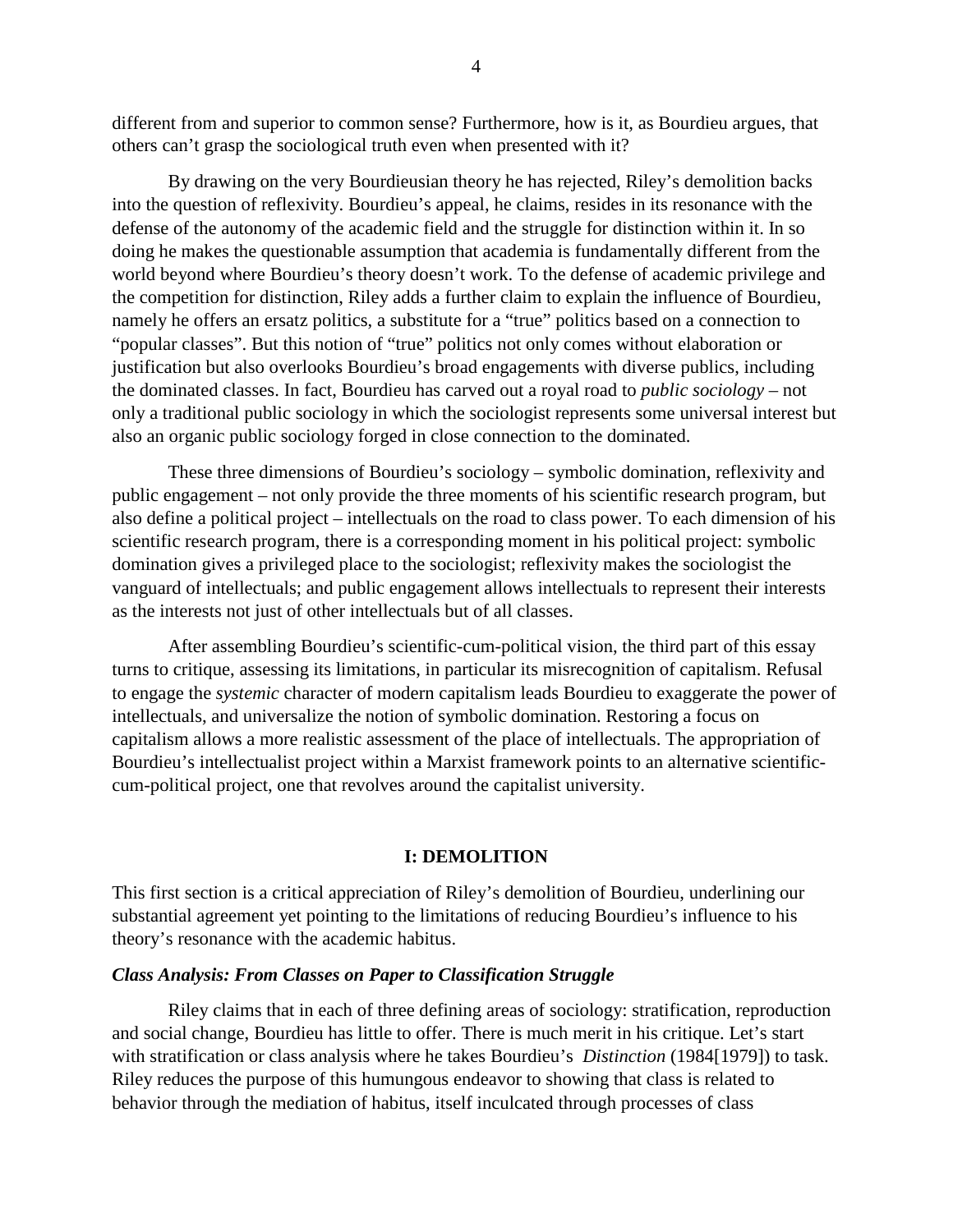socialization. There is, indeed, a rough correlation between, on the one hand, occupation as measured by economic and cultural capital and, on the other hand, lifestyle based on consumption of food, films, newspapers, etc. As Riley suggests, Bourdieu's claim that class and habitus underlie the ostensible correlation between occupation and life-style is tautological given that class and habitus are neither defined independently nor accessible to empirical examination – one knows them only by their putative effects. So Riley concludes that the linear causality between class and behavior cannot be demonstrated so long as class is ill-defined. Moreover, the claim that each class has its own habitus is belied by the simultaneous assertion that all classes also share a common habitus.

In focusing only on the way class does or does not shape behavior Riley misses the key to *Distinction*, namely symbolic domination. Although Bourdieu doesn't acknowledge it, his model is parallel to Marx's commodity fetishism in which the exchange relation between objects hides the production relations between humans. Only now it's consumption fetishism in which the status hierarchy among objects consumed hides the class hierarchy between humans. The practices of consumption are organized according to their own hierarchical logic that obscures the homologous hierarchy of class. Habitus, therefore, does have both a class *and* a shared character – the class dimension is deeper and preconscious, the product of inculcation; whereas the shared character of habitus is more conscious and practical, organizing patterns of consumption in a relatively autonomous social space.<sup>[3](#page-4-0)</sup> By focusing on the food one eats, the liquor one drinks, the paintings one appreciates, the films one watches, Bourdieu contends, one overlooks the class hierarchy that they simultaneously hide and express. This is symbolic domination at work – a domination that is hidden, that is not recognized as such, that is, in short, misrecognized.

Still, Riley is right, there is a puzzle, what does Bourdieu mean by class? This is a challenging puzzle indeed – Marx died trying to solve it. By the end of *Distinction* Bourdieu, escapes the morass of convoluted definitions of class (which Riley bravely tries to disentangle) by claiming that class is neither given nor some invention of sociologists, but the outcome and object of a *classification struggle*. Paradoxically, however, he can only get the classification struggle going by assuming the existence of class. Despite his attack on the idea of "classes on paper", that is classes defined abstractly by the theorist, he himself *assumes* from the beginning a Marxist tripartite division between dominant class, petty bourgeoisie, and working class. But even as he borrows Marxist class *categories*, Bourdieu departs from the Marxist notion of class

<span id="page-4-0"></span><sup>&</sup>lt;sup>3</sup> There is a burgeoning literature on the concept of habitus, an obscure but key concept in Bourdieu's oeuvre. Because it cannot be identified as such it can be used to explain any behavior. It raises the question of how much of action is conscious/reflexive, how much is unconscious/pre-reflexive and then what is the relation between the two. Bourdieu doesn't help here so others have had to help themselves. Perhaps the most interesting advances have been made by proponents of a "dual process" model borrowed from cognitive psychology (Lizardo 2004, Vaisey 2009, Lizardo et al. 2016), in which a distinction is made between reflexive action that requires slow, conceptual processes of symbolic mastery and the pre-reflexive spontaneous, impulsive action based on accumulated, embodied processes developing over a long period of time. Focusing on symbolic domination I have sliced Bourdieu in a different way: an internalization process that is unconscious and a game-like interaction that works at a more conscious level. Bourdieu arbitrarily switches from one perspective to the other without connecting the two. Missing is a theory of the dynamic interplay between the conscious and the unconscious.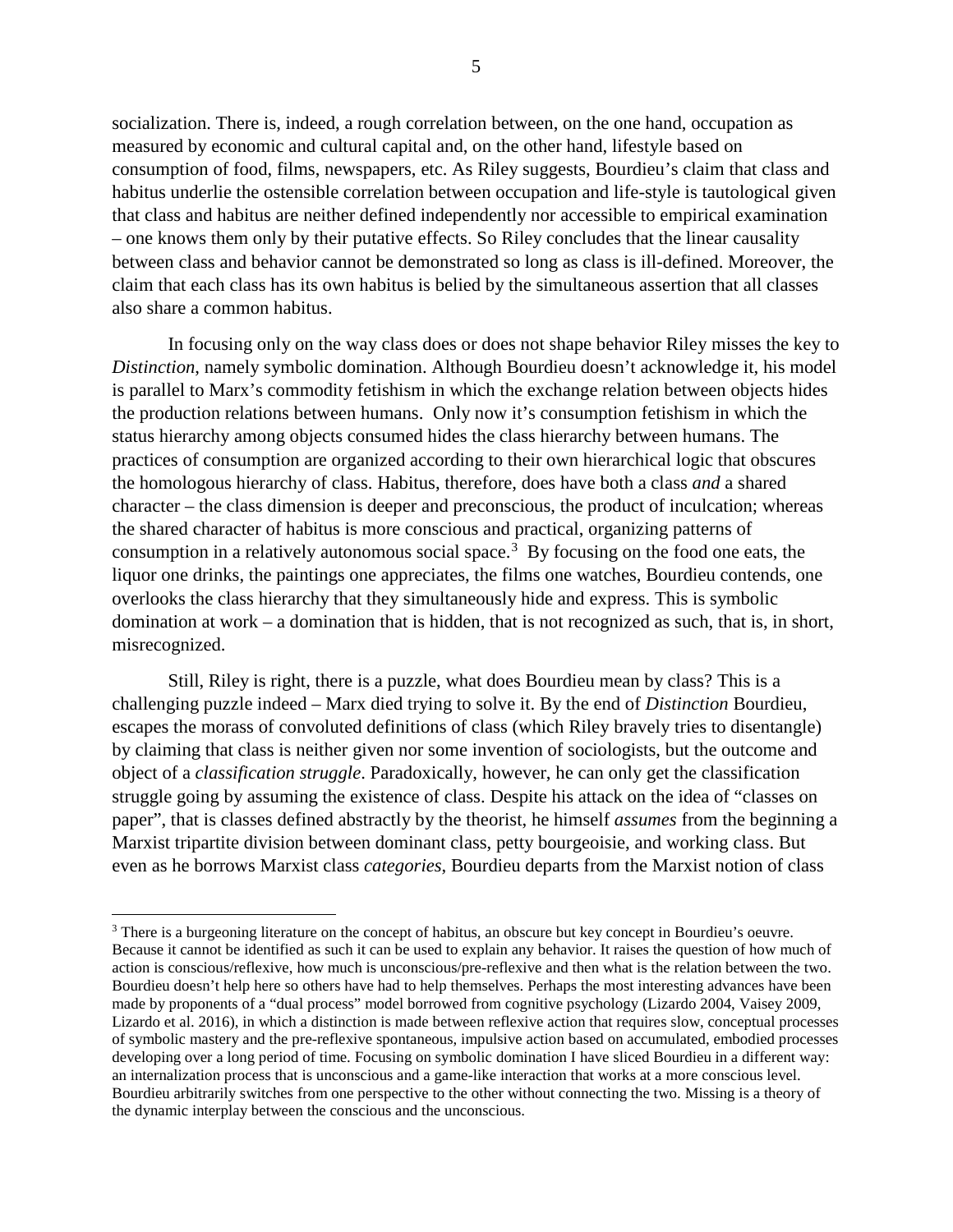as a *relation* by defining them, instead as the summation of economic and cultural *resources* (capital).

A number of points are noteworthy. First, this a Weberian stratification model of class based on a hierarchy of strata, as opposed to the notion of class domination as a relation of exploitation – a concept that appears almost nowhere in Bourdieu's theoretical oeuvre. Second, there is no metric (or exchange rate) that allows one to add up cultural and economic capital, so the volume of capital eludes measurement. Third, Bourdieu stops at classification struggle that takes place within the dominant class and never moves forward (or backward) to class struggle, eliminating it by fiat.

Finally, it means that professors, intellectuals, and artists turn out to be part of the dominant class, albeit a dominated fraction with high cultural capital compensating for low economic capital. Here Bourdieu is borrowing from the well-known formulation of Marx and Engels in *The German Ideology*.

The division of labor… manifests itself also in the ruling class as the division of mental and manual labour, so that inside this class one part appears as the thinkers of the class (its active, conceptive ideologists, who make the perfecting of the illusion of the class about itself their chief source of livelihood), while the others' attitude to these ideas and illusions is more passive and receptive, because they are in reality the active members of the class and have less time to make up illusions and ideas about themselves. (Tucker, Marx-Engels reader, p.,173)

But Bourdieu takes the idea further than Marx and Engels. Those "conceptive ideologists" who perfect "the illusion of class about itself" are an autonomous class fraction whose function is to define the very meaning of class. They are far more powerful than Marx and Engels' ideologists who only "perfect" and elaborate the prior self-understanding of the bourgeoisie.

If at the beginning of *Distinction*, Bourdieu simply asserts the definition of class as an objective entity, by the end he insists on class as an indeterminate product of classification struggles. That being the case, *Distinction*, should itself be seen as a contribution not only to the understanding of class but also to a classification struggle, an attempt to project intellectuals, including prominent sociologists, as part of the dominant class. [4](#page-5-0) More broadly, one might say that *Distinction* is not only a work of science that advances the concept of symbolic domination, but also part of a political project to put intellectuals on the road to class power. To sustain such a claim, however, requires a theory of intellectuals as key agents of social change.

## *Social Change – From Algeria to France*

When it comes to Bourdieu's theory of social change, the obvious place to begin are his early writings on Algeria. In *Algeria, 1960* (1979[1963]) Bourdieu describes social change as the product of colonialism depicted as an unexplained exogenous intervention – a clash of civilizations, or a clash between modernity and tradition. Here he also revises Weber's

<span id="page-5-0"></span> <sup>4</sup> Within *Distinction*, Bourdieu seems to follow the intellectual journey that Durkheim makes from his *Division of Labor in Society,* where the scientist observes the world from without, to *Elementary Forms of Religious Experience* where the scientist is now located within society and science is seen as performing an analogous role to religion.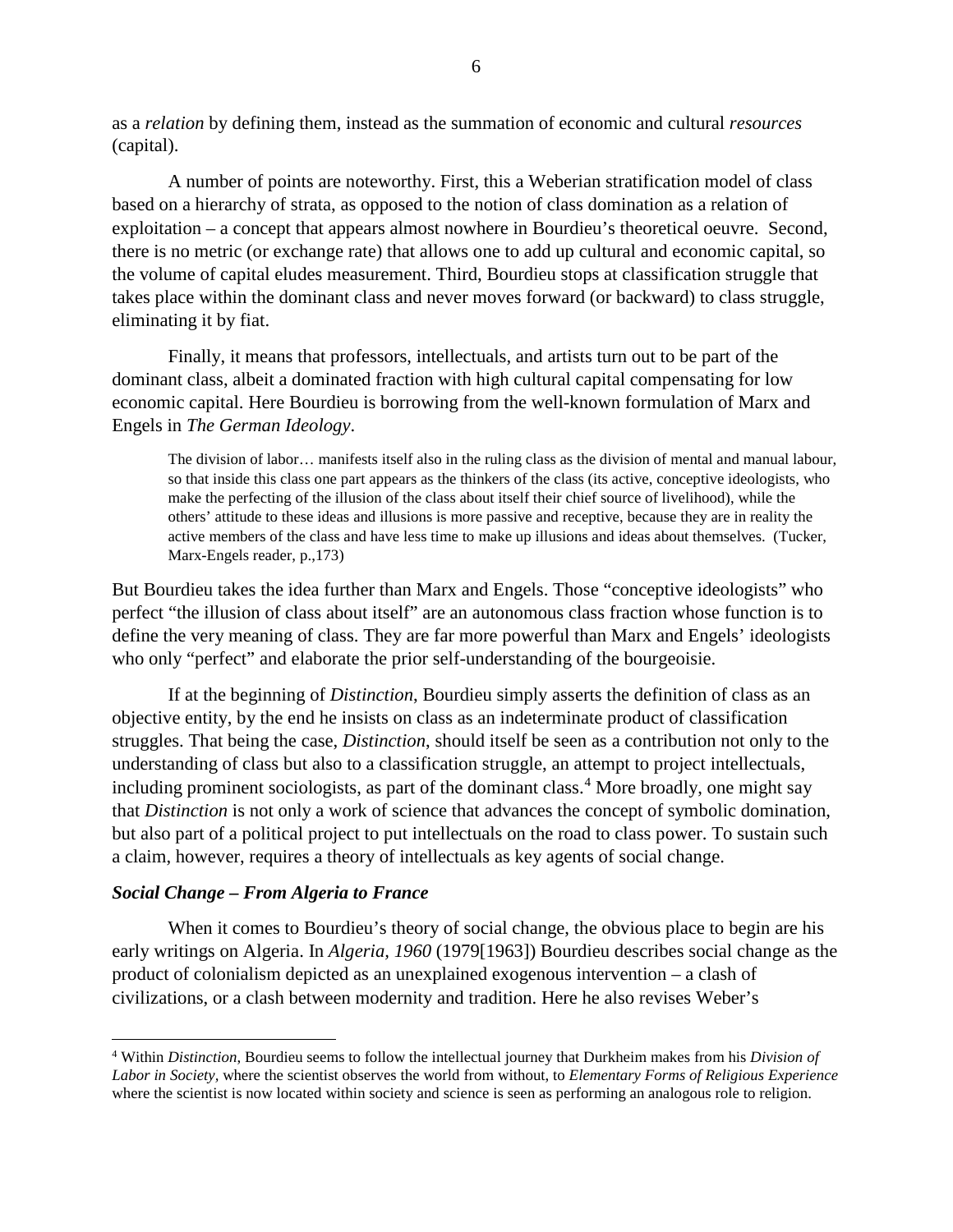characterization of the modern bourgeois individual as embodying the spirit of capitalism, the rational pursuit of an irrational goal – accumulation for accumulation's sake, money for money's sake – and an ethic of abstention, self-denial. For Bourdieu, in contrast, the modern individual is defined by a distinctive sense of time. Unlike cyclical time of traditional society in which the future is embedded in the present, is always "forthcoming", the uncertainty of modern society leads to the conceptualization of an alternative future through prophecy, planning, and rationality. Already here, there is an intellectualist bent to modernity.

This also leads Bourdieu to recognize the revolutionary potential of the colonial working class. Its relative stability allows it to imagine and direct its efforts toward an alternative future whereas the volcanic subproletariat and proletarianized peasantry have no sense of direction – they are a "force for revolution", not a "revolutionary force". [5](#page-6-0) In *Revolution within the Revolution* Bourdieu (1962[1961]: chapter 7) extends the "revolutionary" potential of the colonized. Here change is not exogenously induced but endogenous to colonialism bringing about its own downfall. Colonialism creates its own grave-diggers – the colonized – who demand the rights denied them. In the war against colonialism, the colonized thus transform themselves into a modernizing movement.

This "dialectical" conception of social transformation acts as a counter-point to Bourdieu's theory of symbolic domination in which the dominated never achieve collective selfawareness, let alone revolutionary momentum. His description of the anti-colonial revolution stands in opposition not only to his analysis of contemporary France<sup>[6](#page-6-1)</sup> but also to his anthropology of the Algerian ethnic group, the Kabyle. Thus, in *Outline of a Theory of Practice* (1977[1972]), published a decade after leaving Algeria, Bourdieu elaborates a static traditionbound vision of Kabyle as the foundation of his understanding of modern France. Not urban Algiers but a romanticized rural Kabylia – insulated from history, colonialism and the wider world – provides the elementary forms of symbolic domination that Bourdieu discovers in France. In *Outline of a Theory of Practice* Bourdieu has already advanced his key concepts of habitus, misrecognition and symbolic capital to analyze a society governed by honor, rituals of mutual aid, and hierarchies of solidarity. This framework is then superimposed on France but with one difference – social differentiation, represented by the crystallization of relatively autonomous fields.

Bourdieu argues that the laborious interpersonal work of symbolic domination in traditional societies becomes, in modern societies, a symbolic domination organized through impersonal, specialized institutions. *Reproduction in Education, Society and Culture* (Bourdieu and Passeron 1977[1970]) shows how this works in schooling. The primary socialization of children in the family gives (or denies) them the cultural capital to perform well (or badly) in

<span id="page-6-1"></span><span id="page-6-0"></span> $\frac{1}{5}$ Bourdieu distinguishes his view of the working class as revolutionary from the "eschatological vision of revolution as a reversal" (1979 [1963]: 62). He explicitly opposes the position of the Algerian National Liberation Front (FLN) that claims the peasantry to be the revolutionary class, a view celebrated by Frantz Fanon (1963[1961]). 6 More out of desperation than the realpolitik of reason, in the last decade of his life Bourdieu does appeal to social movements to arrest France's headlong plunge into neoliberalism. But his politics is ahead of his theory – as Riley points out Bourdieu has no theory of collective mobilization. It is a curious return of the repressed – his early interest in the anti-colonial revolution.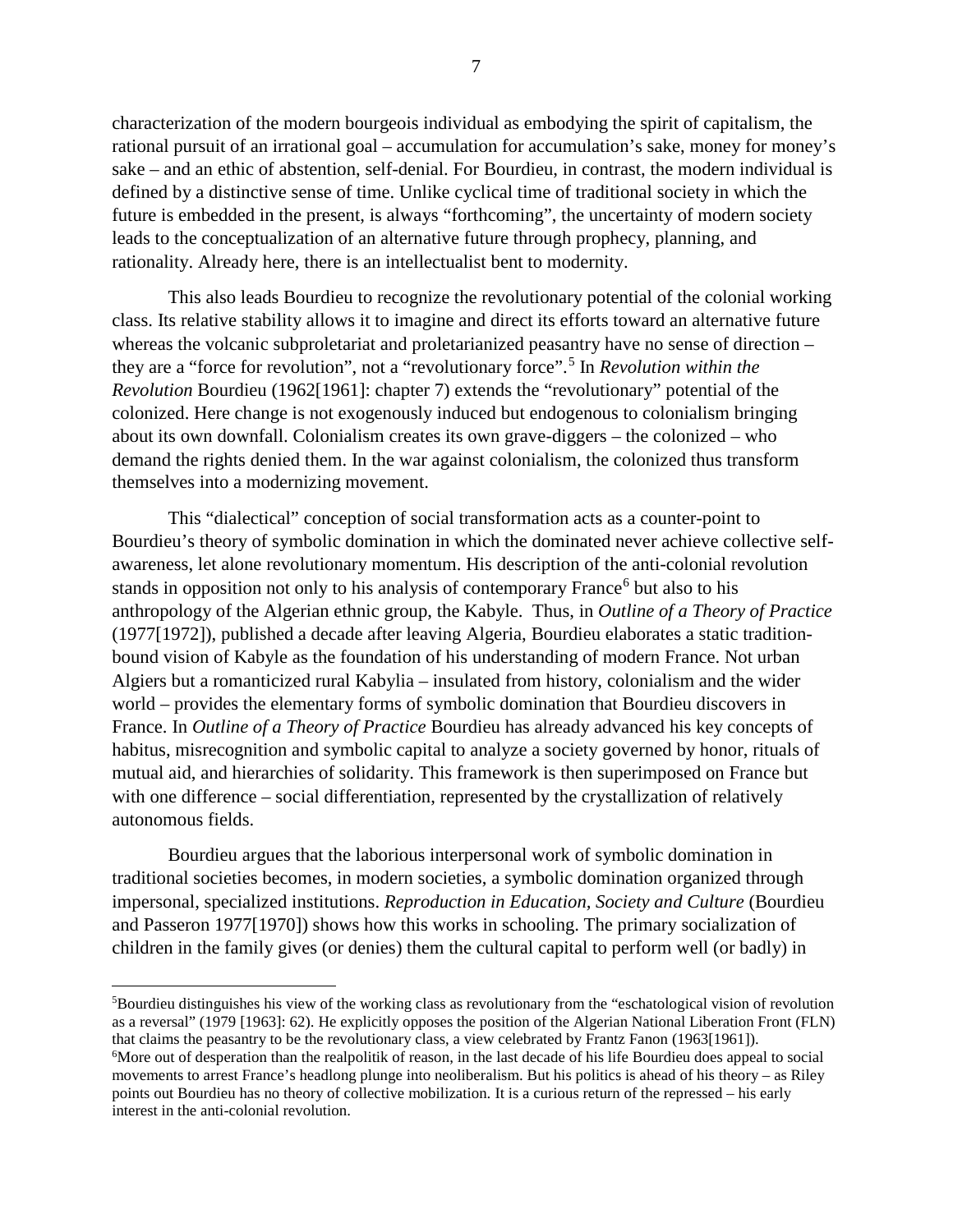school. The curriculum is designed to match the symbolic mastery learned in the middle and upper classes, so that such children do well at school while those endowed only with practical mastery fail. The institutional separation of schooling from the family, that is, its relative autonomy, gives symbolic mastery universal legitimacy so that children from the dominant classes appear as gifted, while children from the dominated accept their lesser destiny as a product of their lesser talent. Success in school translates into success in the (again, institutionally separated) labor market, which also appears to operate according to class neutral rules. In this way the technical function of school (slotting people into jobs) hides its social function (reproducing class domination). Schools secure participation by obscuring their class foundations.

The parallels with Durkheim are obvious. The Kabyle play the same role for symbolic domination as the Australian totemic tribes play for Durkheim's elementary forms of religious life; and Bourdieu subscribes to the same modernization theory based on social differentiation that is most fully elaborated in Durkheim's *The Division of Labor in Society.* As in Durkheim so in Bourdieu the sociologist holds the secret of society, only with symbolic domination replacing solidarity as the key concept.

## *Social Reproduction – From the Béarn to the Grandes Écoles*

Theories of social change begin with theories of social reproduction. Thus, Marx shows how the reproduction of capitalist relations is simultaneously their transformation. In order to earn a livelihood, workers are compelled to sell their labor power to a capitalist for whom they expend labor that (re)produces both themselves (necessary labor equivalent to the wage) and the capitalist (surplus labor which is the source of profit). At the same time capitalists compete with each other and in so doing transform the work process through intensification, deskilling, new technology, multiple-earner families, etc. that leads to the polarization of wealth and poverty. That in turn leads, on the one side, to crises of overproduction, the concentration of capital and the falling rate of profit and, on the other side, to the deepening of class struggle. Social reproduction is simultaneously social transformation. Is there anything like this in Bourdieu?

As we have seen Bourdieu's theory of social reproduction is drawn from an idyllic conception of Kabylia where habitus and social structure reproduce each other.

The habitus, the durably installed generative principle of regulated improvisations, produces practices which tend to reproduce the regularities immanent in the objective conditions of the production of their generative principle, while adjusting to the demands inscribed as objective potentialities in the situation, as defined by the cognitive and motivating structures making up the habitus. (Bourdieu 1977[1972]: 78)

Understood as a set of embodied and embedded "transposable" dispositions that generate practices and appreciations in various settings, habitus is "durably" formed in early life and largely irreversible. It has a certain, unspecified rigidity that can obstruct adaptation to new situations, an obstruction Bourdieu calls "hysteresis". Thus, when a habitus cultivated in one world comes up against social structures of another world, there is a certain "strain" and the actor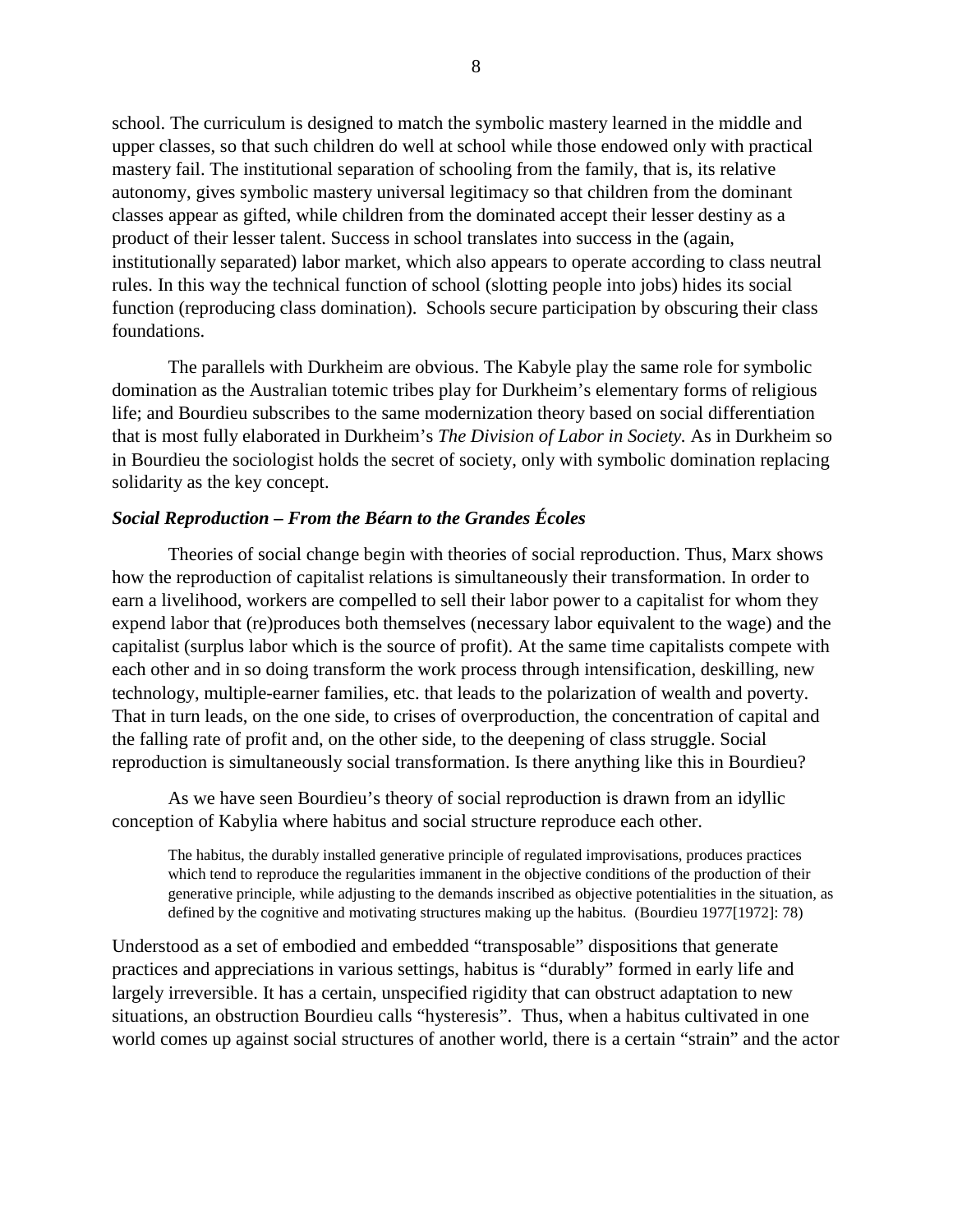enters a state of "allodoxia", a state of confusion.<sup>[7](#page-8-0)</sup> (Durkheim might call it anomie.) The Kabyle cook wanders from job to job in Algiers not because he is trying to maximize opportunities, nor because he is denied the possibility of stable employment but because he cannot adapt to the norms of urban life, being dragged down by his rural habitus (Bourdieu 2000). In this case strain is produced through the clash of social structure with an *exogenously* produced habitus.

While Bourdieu's theory of reproduction through the inculcation of habitus points to the ubiquity of such strain, we do not know where this leads: to retreat (downgrading or repression of expectations), making a virtue of necessity, apathy, rebellion, or even innovation? The ubiquity of strain becomes a theory of social change only when we understand its *effects*. That would require a psychology of the malleability of habitus and a sociology of the resilience of social structure  $-$  both of which are absent. $8$ 

So far I'm on the same page as Riley: Bourdieu's notion of social change is unconvincing. But does Bourdieu's oeuvre prefigure another theory of social reproduction/transformation? I think so, but it relies less on the notion of habitus. In its fullest form it can be found in *The Bachelors' Ball* where Bourdieu (2008[2002]) shows how the reproduction of the kinship structure leads to its demise. Bourdieu conceives of kinship as a card game in which each family is dealt a hand of children of a particular age and gender, defining the basis of marriage strategies. Given the expanding access to education, consumption and employment beyond peasant society, all of which are especially appealing to young women next to the drudgery of peasant life, mothers try to maximize the family patrimony by marrying off their sons to local girls while encouraging their daughters to marry out. A prisoners' dilemma game ensues resulting in peasant men no longer finding wives to reproduce their patrimony. Bourdieu describes this increasing gap between hopes and possibilities as leading to the humiliation of bachelors. He describes his bachelors lined up along the edge of the ballroom. Occasionally they are invited to dance by a pitying neighbor, whereupon they clumsily parade their bodies. But they mainly watch their potential brides entranced by the guys from town. All this bodily shame reflects the degradation of the peasant economy. Here the response to the gap between hopes and possibilities, aspirations and opportunities is retreat and despair – so different from the response of the colonized, also harboring aspirations at odds with opportunities, who rise up against colonialism. Nowhere does Bourdieu explain or even acknowledge the contrast between internal or external exit and voice.

The demise of the peasant world fits well with Bourdieu's broader view of history as marked by the ascendancy of education as a vehicle for class reproduction. Inheritance is now mediated indirectly through the relatively autonomous sphere of education, rather than directly through the family as in the peasant economy or feudal society. Bourdieu's two books on schooling written with Jean-Claude Passeron – *The Inheritors* (1979[1964]) and *Reproduction in Education, Society and Culture* (1977[1970]) – show how, through the mediation of cultural

<span id="page-8-0"></span> $^7$  At other points, Bourdieu argues that the clash of position and disposition can lead to heightened reflexivity and "rational" action.

<span id="page-8-1"></span><sup>8</sup> Bourdieu is no nearer to explaining specific outcomes than was Merton (1938) in his famous essay on "social structure and anomie," where he discusses the range of responses to the gap between institutionalized means and cultural goals: conformity, innovation, ritualism, retreatism, rebellion.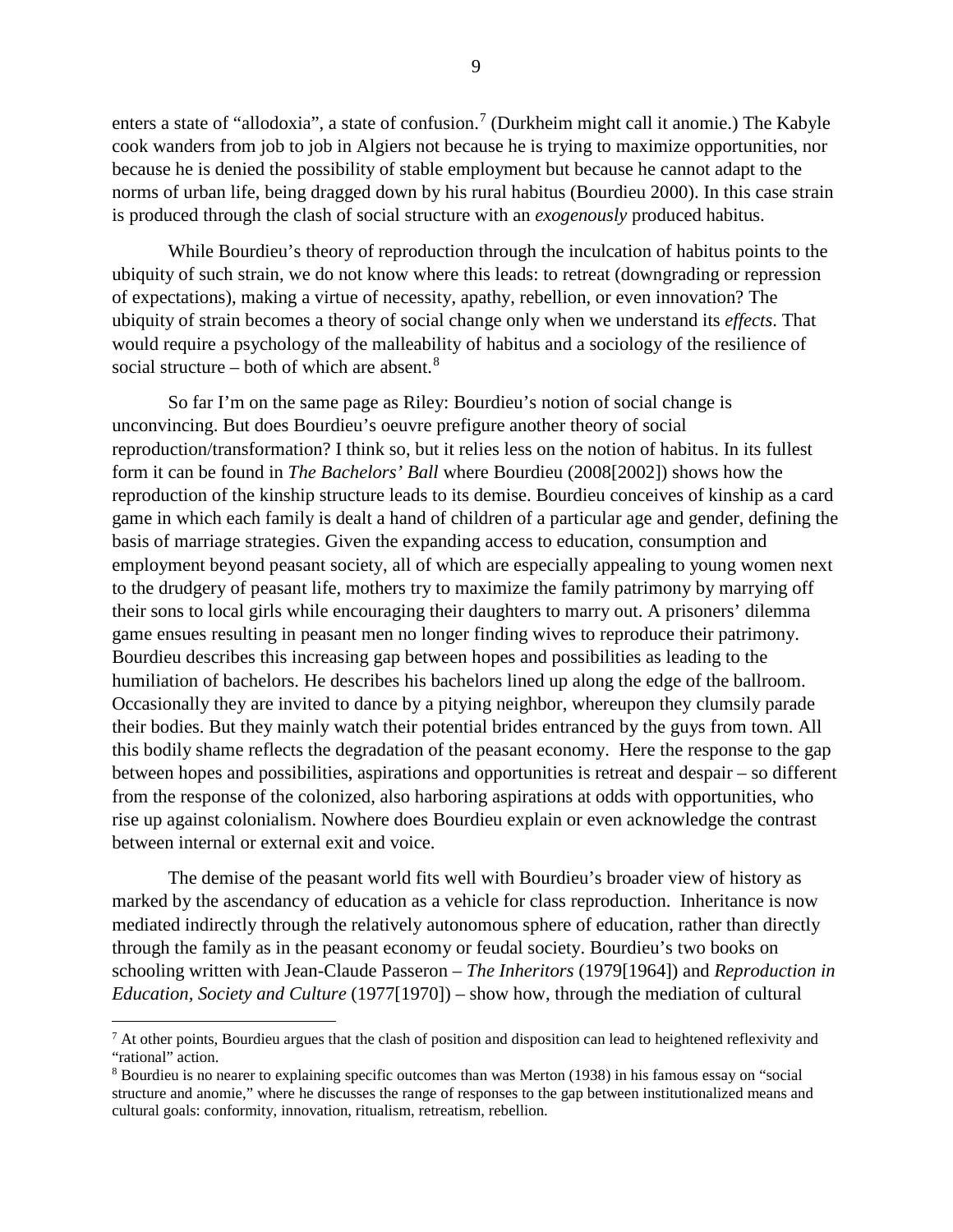capital, classes pass on their position to their children. Later, in *Homo Academicus* (1988[1984]) and *Distinction* (1984[1979]), Bourdieu shows how the insatiable demand for education leads to the expansion of higher education, devaluing the credential so that student aspirations are no longer in line with their opportunities. The democratization of access to secondary education in the 1980s, again *endogenous*, produces a gap between expectations and achievement (Bourdieu et al. 1999[1993]: 421-6).

In *State Nobility*, however, we find another "reproductive" role for education in the *longue durée.* In this exhausting and exhaustive empirical analysis, Bourdieu (1996[1989]) shows how the Grandes Écoles become the instrument for reproducing the dominant class. As the higher reaches of education become the transmission belt of inheritance – intellectuals, and especially the professoriate, become the guardians and gatekeepers of the dominant class, justifying once again their membership in that class. So, while Bourdieu does not have a fully worked out theory of social change nor an adequate theory of history that *explains* social differentiation, his sociologically inspired vision of historical continuity makes intellectuals crucial players not just in defining the boundaries of class but also in its reproduction.

# **II. RECUPERATION**

Having pointed to the limits of demolition, this section recovers Bourdieu's project around symbolic domination, reflexivity and public engagement – three dimensions that drive both his science and his politics.

#### *Symbolic Domination – From Psychology to Sociology*

It is one thing to describe the strategies designed to reproduce the *dominant class*, it is another to understand the reproduction of *class domination*, which for Bourdieu revolves around symbolic domination. As we have already seen this concept ties together class analysis, social change and social reproduction. While Riley rejects the concept as unable to play the central role Bourdieu assigns it, I regard it as posing Bourdieu's most serious challenge to Marxism – a challenge that must be met, not dismissed.

Symbolic domination has a Marxist ring – it is domination that is not recognized as such, domination misrecognized. At first glance it bears a close relation to the notion of false consciousness, but Bourdieu is most insistent on its difference.

In the notion of 'false consciousness' which some Marxists invoke to explain the effect of symbolic domination, it is the word 'consciousness' which is excessive; and to speak of 'ideology' is to place in the order of *representations*, capable of being transformed by the intellectual conversion that is called the 'awakening of consciousness', what belongs to the order of *beliefs*, that is, at the deepest level of bodily dispositions. (2000[1997]: 177; Italics in the original)

Class domination is not simply the product of entry into compulsory social relations, as in Marx, but deeply embedded and embodied, and very difficult to expose. The dispositions of our habitus are unconscious and enduring. Whereas for Marx individuals are the immediate effects of the relations they *presently occupy*, for Bourdieu they are the cumulative effect of the history of the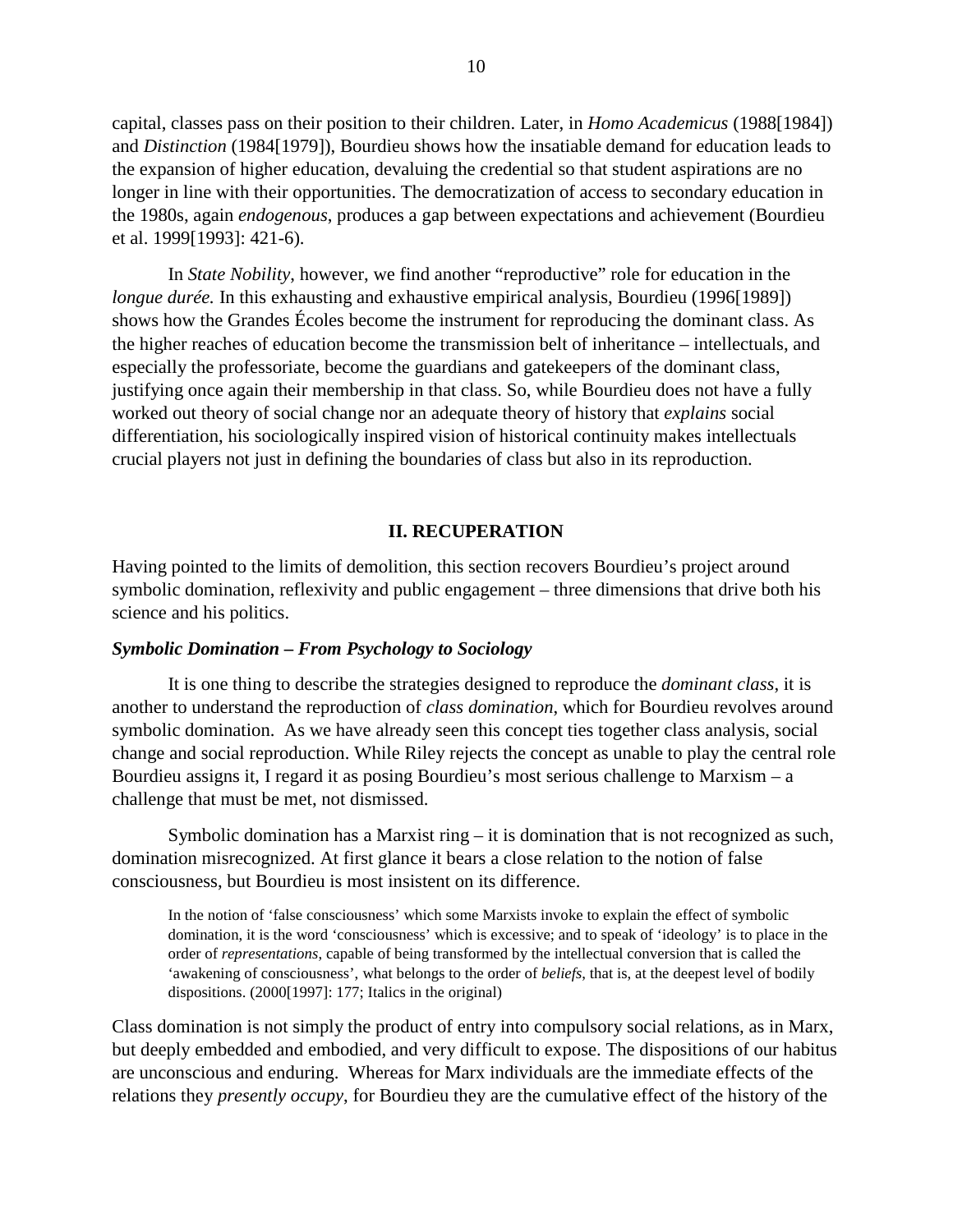social structures they *have occupied*. For Marx relations take precedence over the individual, for Bourdieu there is a tension between the structured habitus of the individual and the structured social relations they enter, even as they also reproduce each other.

With regard to symbolic domination, therefore, Bourdieu (1991[1984]) might rightly claim some distance from Marx, but he systematically overlooks or denies parallels between his own work and the writings of Marxism, especially Western Marxism. He reduces Marxism to Marx, refusing to recognize the development of a rich Marxist intellectual tradition beyond Marx concerned with questions of cultural domination. For example, Gramsci's concept of hegemony also contests the idea of "false consciousness": it is an obvious counterpart to symbolic domination, but we find no serious acknowledgement of such parallels.<sup>[9](#page-10-0)</sup> Another example is the Frankfurt School which adopted psychoanalysis to highlight the internalization of oppression the squashing of the autonomous bourgeois individual characteristic of advanced capitalism. Herbert Marcuse's (1955), *Eros and Civilization*, is a brilliant critical appropriation of Freud's *Civilization and its Discontents* with a view to understanding capitalist oppression and the possibility of its transcendence. Without so much as a nod in the direction of the Frankfurt School, Bourdieu frequently employs psychoanalytic terms to convey the idea of habitus though without ever engaging the theoretical baggage of psychoanalysis.<sup>[10](#page-10-1)</sup>

Lukács' (1972[1923]) theory of reification offers still another parallel to Bourdieu's symbolic domination. Reification affects the dominant class as it does the dominated class, but whereas the dominant class has no interest in seeing through reification to the deepening crises it generates, the dominated class has an interest but not the capacity to see the truth of the totality. To arouse the working class Lukács appeals to extraneous interventions: the communist party, the dislocation of crisis, or the alienation of the laborer's body that liberates the mind $11$ . Here and there Bourdieu (2000[1997]: 105, 172, 188), offers similar openings: symbolic revolutions, crises in which intellectuals can transmit their visions, martial countertraining of the body, but, like reification, they are incidental next to the heavy weight of symbolic domination.

So what is this symbolic domination? Here there is profound ambiguity. At the phenomenal level Bourdieu discusses processes of naturalization in which what exists comes to be accepted as inevitable, the way things are, unalterable like the weather. The distinction of the dominant classes is simply accepted as a natural attribute (gift) of that class. This fatalism can be extended, especially among the dominated, into making a virtue of necessity – the love of one's destiny, *amor fati*.

For Bourdieu, by themselves, these processes of naturalization are unstable; their durability resides in an underlying symbolic domination that comes in two versions whose inter-

<span id="page-10-0"></span> <sup>9</sup> Elsewhere I have examined the parallels and divergences between Bourdieu and Gramsci at length. See Burawoy (2012a) and Burawoy and von Holdt (2012: 51-66).

<span id="page-10-1"></span> $10$ With the analogy of the patient's resistance to the therapist, Bourdieu refers to sociology as socio-analysis, thereby explaining (or explaining away) the popular resistance to the claims of the sociologist.

<span id="page-10-2"></span><sup>&</sup>lt;sup>11</sup>This is in opposition to Bourdieu who would never allow the possibility that the mind could separate from the body.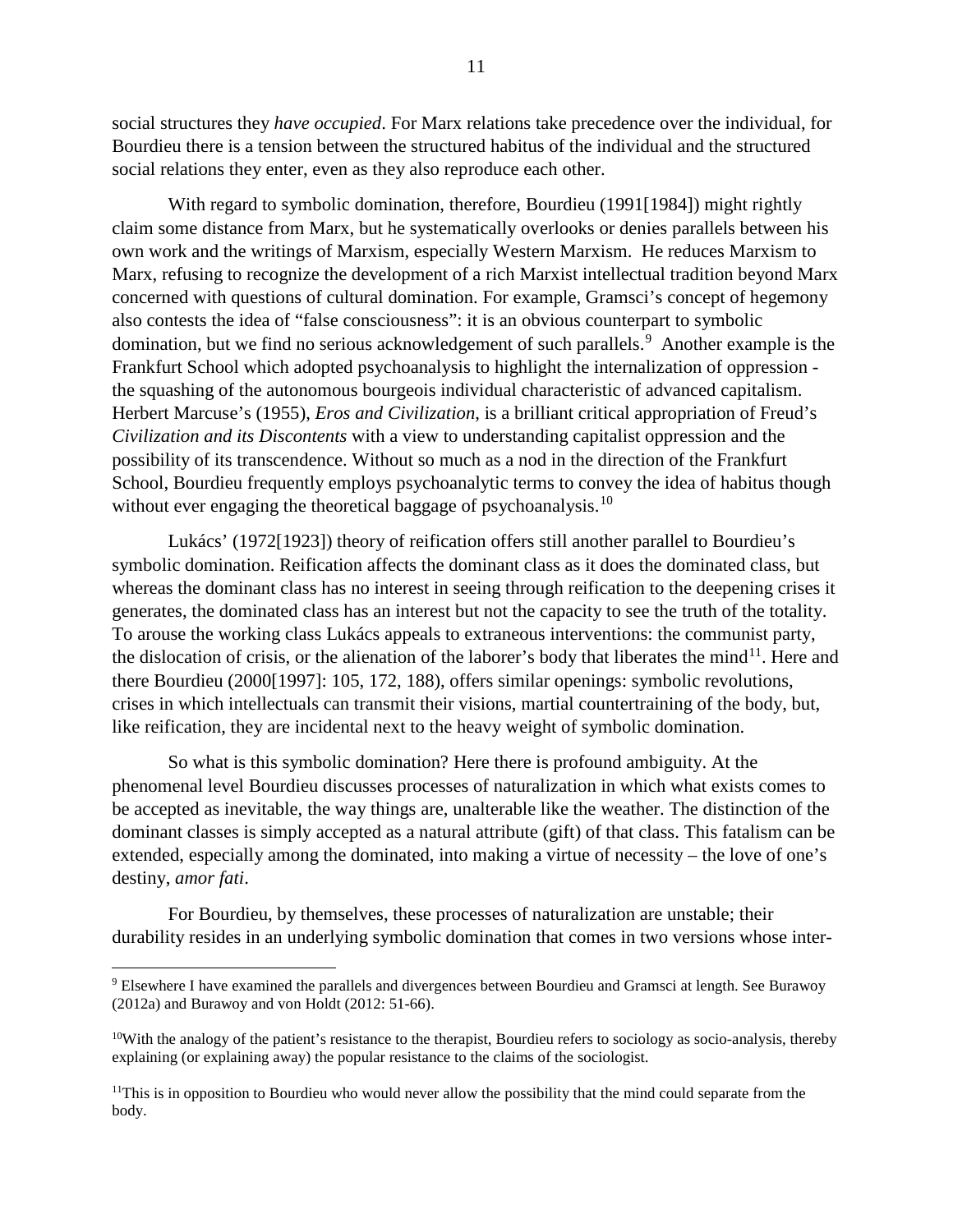relationship Bourdieu leaves open, arbitrarily appealing to one or the other as it suits his argument. First, there is the idea that symbolic domination operates through the forging of a largely unconscious habitus as the internalization of social structure. In this way the dominant categories through which social life is organized come to be unconsciously accepted. Domination is not recognized as such, it is *misrecognized*. Masculine domination (Bourdieu, 1998[2001), for example, is the result of the historical labor of dehistoricization. It goes along with a *psychology* of inculcation that expresses itself in bodily comportment as well as psychic reflexes. Early socialization takes precedence, upon which is superimposed secondary socialization. Internalization proceeds without resistance, and, for the most part, gives rise to an integrated, singular self.

While in this first version of symbolic domination, the individual takes precedence, in the second version, more like Marx, social relations take precedence. Instead of individuals *misrecognizing* domination as a result of socialization and the creation of an unconscious habitus, social relations *mystify* the conditions of their own effectivity. In the latter case, symbolic domination is not the result of elaborate socialization but comes about through participation in semi-autonomous fields – participation that is viewed as a social game. Through their absorption in the game players accept its rules as given and become oblivious to the conditions of its reproduction. Here the integrated habitus with its stratified layers, rising from the deep and unconscious to the superficial and conscious, should be replaced with a more fluid self, what Lahire (2011[2001]) calls a "plural self", responsive to different sets of social relations. This social game approach to practice is Bourdieu's more original, *sociological* perspective on symbolic domination . [12](#page-11-0)

Riley is skeptical that the game metaphor can be applied to different realms of social life. Thus, he explicitly contests its application to work. Yet, as much research has shown, and as anyone who has worked in a monotonous and arduous job knows, the best way to survive is to give it meaning by constituting work as a game – a game whose outcomes are neither too uncertain as to be beyond human control nor too certain as to fail to command their attention (Burawoy, 1979; Sallaz, 2002; Sharone, 2004, 2014; Sherman, 2007; Reich, 2010). Bourdieu and Passeron's (1977[1970]) account of education can also be read as a social game: schools *secure* the participation of students through holding out achievable goals of economic advancement while at the same time *obscuring* the reproduction of class.<sup>[13](#page-11-1)</sup> Of course, if the goals appear unachievable or are too easily achieved then the game can turn into rebellion. Bourdieu's oft repeated example of gift exchange also has the structure of a game in which gifts are exchanged only after a decent interval, thereby concealing gift-exchange as a mechanism of symbolic

<span id="page-11-0"></span><sup>&</sup>lt;sup>12</sup> Where I distinguish two divergent meanings of symbolic domination, Bourdieu (1997[2000]) tries to make them inseparable. In making the inculcation of habitus integral to social game-playing Bourdieu renders his theory of practice heavily deterministic. For a superb and succinct discussion of the distinction between these two views, see Sharone (2014:186-90). As ever, Bourdieu is not interested in discriminating among causal explanations but in holding on to multiple explanations. In trying to explain everything, he risks explaining nothing.

<span id="page-11-1"></span> <sup>13</sup> Here one might distinguish between *habitus* that is a feature of internalization and *cultural capital* which is a resource mobilized in social games. I haven't found a place where Bourdieu distinguishes between the two in much the same way that he does not distinguish between the two types of symbolic domination.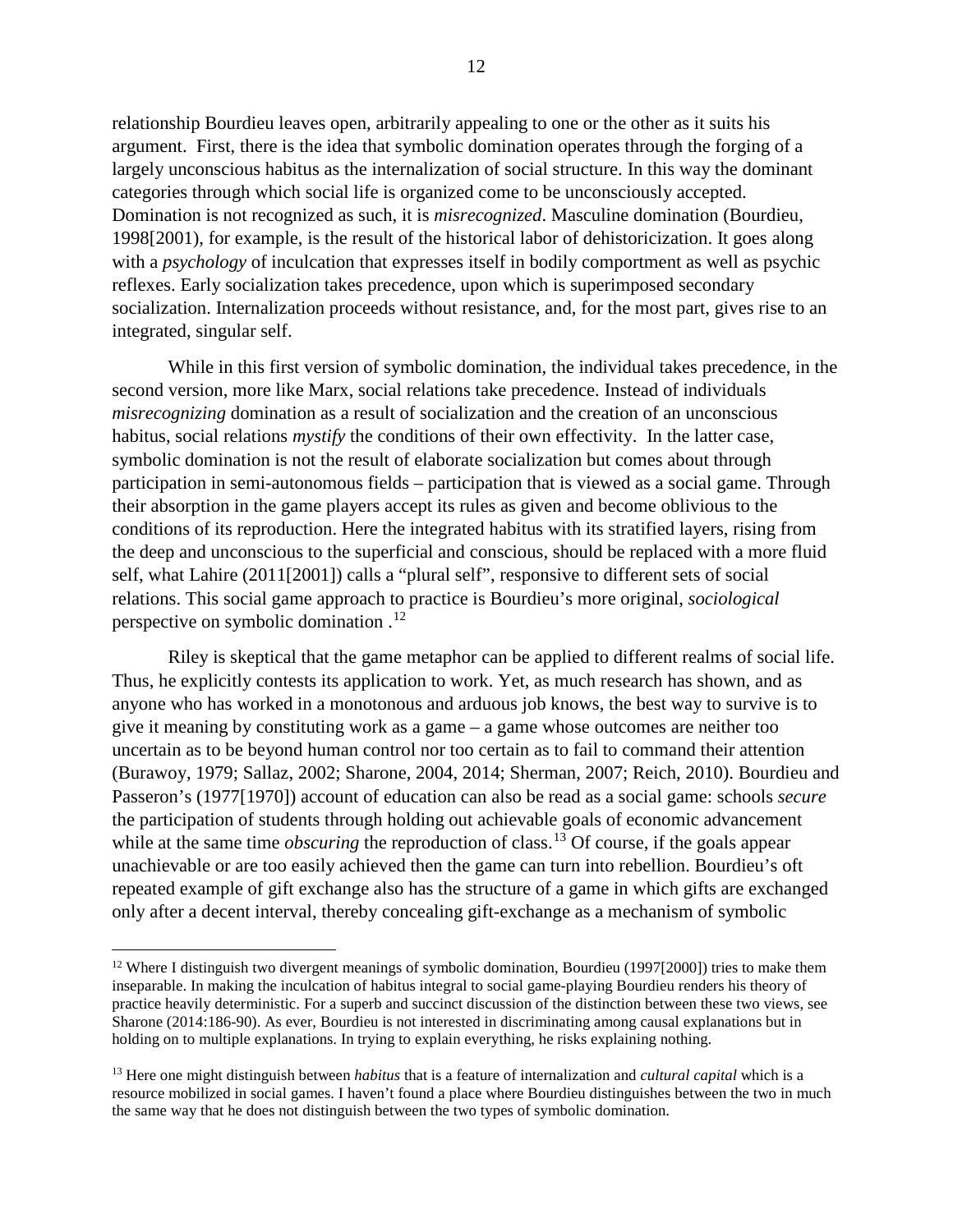domination. In this view of symbolic domination, there is no need for an elaborate theory of internalization. Misrecognition becomes mystification, intrinsic to the social relations into which we enter.

Arguing that education is not the only sphere of symbolic domination, Riley goes on to ask why Bourdieu omits the realm of democracy. He's right, Bourdieu ignores electoral politics and civil society to his detriment, believing that real politics is confined to the lofty field of power where elites compete with one another, according to a well-defined set of rules. Adopting the analysis of capitalist democracy by Przeworski (1985) and Przeworski and Sprague (1986), Riley contends that electoral competition is a critical realm for the organization of consent to capitalism.

But Przeworski's analysis is also based on a game-theoretic logic. Parties compete for votes by developing rule-bound strategies that are based on the assessment of class structure. So socialist parties are drawn into the electoral game because failure to do so would cost them vital support – support based on the delivery of real but limited short-term material gains. The trouble is, there are never enough workers for socialist parties to win elections, so they seek allies from neighboring classes and, thereby, dilute their socialist platform. One interesting result is that class struggle is first a struggle over the meaning of class – a Bourdieusian classification struggle – and only then a struggle between classes. A second result is the sacrifice of long-term goals for short-term gains. A third result is the organization of consent to capitalism: partaking in the game results in consent to its rules.

In the language of games; players accumulate resources and follow strategies within rules they accept but don't make. To be sure, as Bourdieu notes, players can become conscious of the rules, and struggle over their revision, yet the changing of rules is itself rule-bound. The game metaphor not only allows us to think simultaneously about agency and structure, but it offers us something else: a methodology that helps us think about the relationship of social science and lived experience, logic of theory and the logic of practice. Threading throughout Bourdieu's work is the double truth of social existence: the truth of the actor, absorbed in the game, and the truth of the observer, examining the conditions of the game's existence. Both truths are essential – the logic of practice and the logic of theory – but only the sociologist can connect the two.

The sociologist studies how actors reproduce social structure without acknowledging that they are doing precisely that. Hence the double break: the sociologist first breaks from the common sense of the participant to the underlying truth of social structure. But there must also be a second break back to the perspective of the participants to understand how they reproduce the underlying structures that the sociologist has discovered, be it the world of surplus value or symbolic domination. Thus, the logic of practice and the logic of theory are intimately connected, but in a way that is obscure to the participant. Here lies the originality of Bourdieu's game theory of reproduction: how actors secure domination while simultaneously obscuring that domination from themselves.

The game metaphor opens a door to understanding the relation between structure and agency; it allows us to think about social reproduction as simultaneously a process of social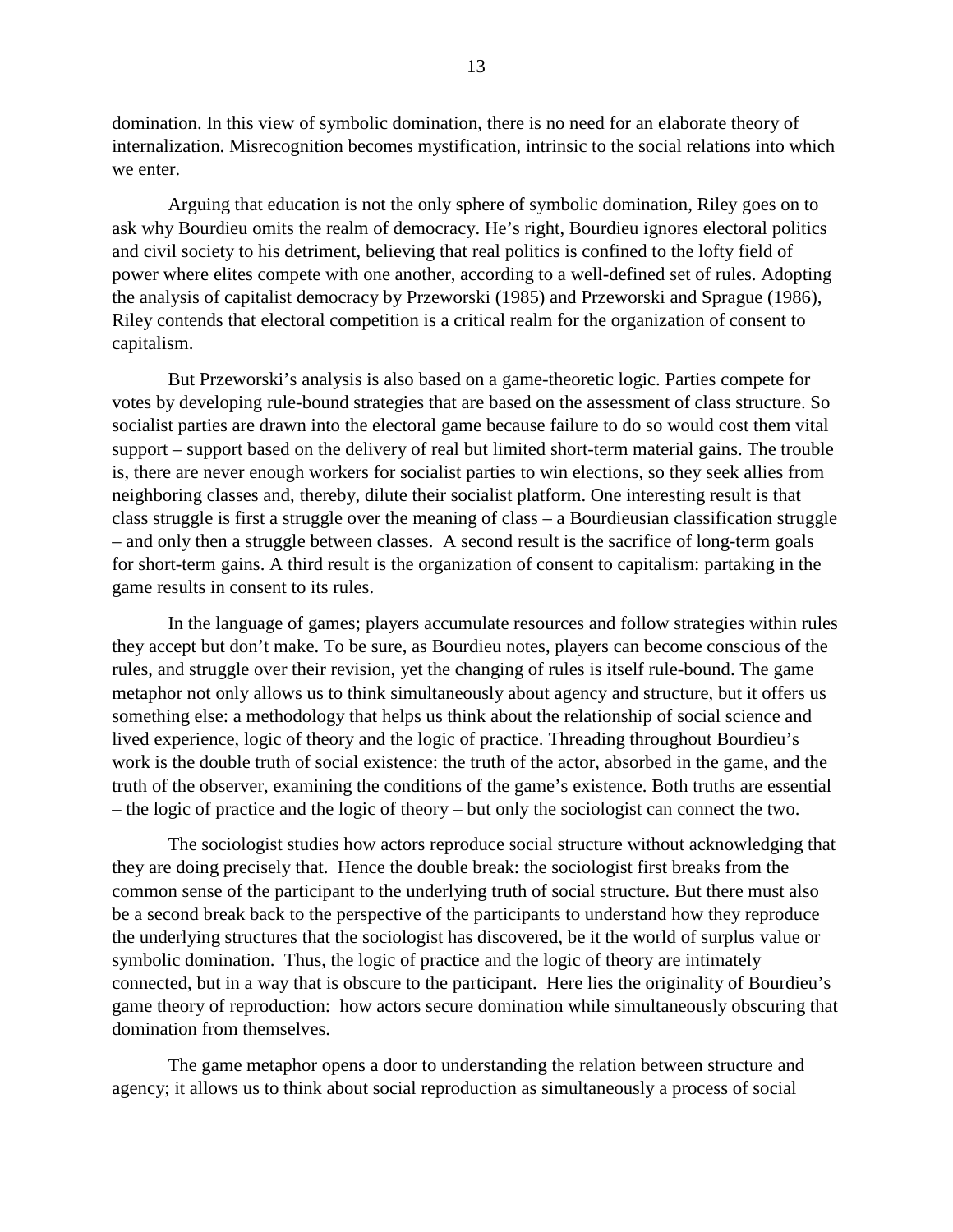transformation; it gives insight into the organization of consent as well as misrecognition. It is based on a methodology that gives weight to both the logic of practice and the logic of theory, posing the question of the relation between the two. It raises the fundamental question of how the social scientist can have a deeper insight into the world than the participant. In short, it demands a theory of reflexivity, a challenge that Bourdieu tackles head on.

# *Reflexivity – The Superiority of Sociology*

Having suggested that Bourdieu does not have anything to offer by way of science, Riley argues that his appeal must lie in the way his social theory resonates with the lived experience and interests of elite academics – the struggle for distinction and the defense of privilege. Another source of his appeal is an ersatz politics that substitutes critical sociology for connection to popular forces. Here Riley's sociology of knowledge unwittingly converges with Bourdieu's own theory of the production of science. However, whereas Riley's sociology of knowledge replaces Bourdieu's theory, Bourdieu's sociology of knowledge is a part of his scientific theory. A good social science requires knowledge of the conditions of the production of knowledge, not to relativize and dismiss its knowledge claims but to improve them. Here Bourdieu is ahead of Marx, Weber and Durkheim who make little pretense to account for their own theories and their credibility other than as *deus ex machina* or a mirror of wider historical processes.

If we accept the psychological version of symbolic domination that deep internalization makes it impossible to recognize the world for what it is, then there is no reason to believe that social scientists are more able to escape misrecognition than anyone else. That rules out the very possibility of science. But the sociological version of symbolic domination – the one that Bourdieu (1975) actually adopts when he describes the scientific field – means we have to study the conditions and games that distinguish the scientist from the layperson. The conditions that allow scientists to produce knowledge lie in their privileged existence, what Bourdieu (2000 [1997]) calls *skholè*, a world free of the pressures of material necessity that creates the possibility of competition within the scientific field – a field governed by the interest in disinterestedness. One might say, as Riley does echoing Bourdieu, that scientists engage in a struggle for distinction, seeking recognition from one another. In the scientific field producers are also the consumers, requiring, therefore, the defense of its autonomy against threats from within and without. As Bourdieu relates in *On Television* (1999[1996]: on the one hand, scientific pretenders and popularizers, doxosophers, usurp the role of scientist from without by producing an imitation science; on the other hand, there is subversion from within by those who seek celebrity status by colluding with those same doxosophers.

*Skholè* and competition for distinction are necessary but not sufficient conditions for the advance of social science. Unaware of the conditions of the production of their own knowledge, many disciplines suffer from scholastic fallacies – a form of false consciousness. Such practitioners are unaware that the knowledge they produce reflects the social conditions of its authors and not the subjects of their science. Thus, according to Bourdieu, the economists with their utilitarian models, anthropologists with their structuralist models or philosophers with their deliberative models are handicapped by their misrecognition of the conditions of their own production of knowledge. They mistakenly think people are actually utilitarian or deliberative in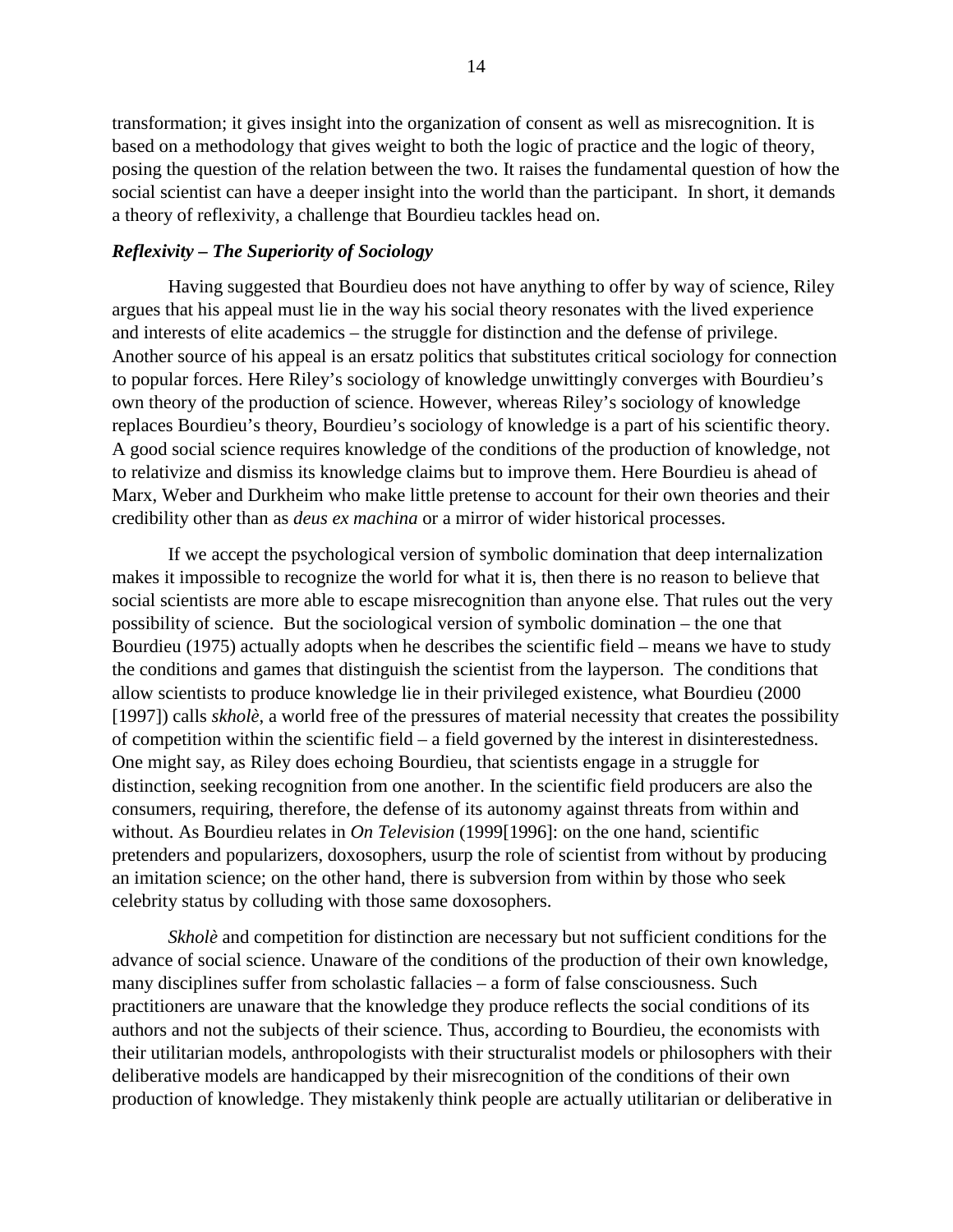the way that their models suggest they should be. But sociologists, at least of the Bourdieusian stripe, by virtue of their simultaneous immersion in the world of science and their engagement with the world of the participant, recognize the distinction between their own logic of theory and the participants' logic of practice.

According to Bourdieu (1984[1979]: 373-4) Marxist intellectuals are especially guilty of committing scholastic fallacies, unreflective about their own position that generates dispositions very different from those of the working class with which they identify. The Marxist intellectualistic disposition leads them to regard the conditions of the working class as unbearable and, thus, to anticipate revolution; whereas, in reality, workers themselves learn to accept those conditions, making a virtue of necessity. So for Bourdieu it is important that the intellectual-academic not only secure a privileged autonomy but *recognize* that privileged autonomy by engaging with the practice of those not so privileged. Far from being an ersatz politics, Bourdieu offers us a real politics, as real as any academic Marxist; but it is a politics of intellectuals.

#### *Public Sociology – Intellectuals on the Road to Class Power*

Bourdieu (1989 and 1996[1992]: 337-48) makes no bones about his political project – the forging of an "international of intellectuals" – the organic intellectual of humanity. The interest of intellectuals is to represent their interests as the interests of all, captured in Bourdieu's idea of the "corporatism of the universal" – a recognition that intellectuals have a particular interest, but it is a particular interest in the universal. Writing of the *realpolitik* of reason in *Pascalian Meditations* Bourdieu (2000[1997]:122-7) argues that our best chance for the advance of universality and for universal access to the conditions of universality is to work through the state. Although the state can be an instrument of capitalist domination, Bourdieu clings to its potential for approaching universality – its internal logic, whether of its bureaucracies or of the law, incentivizes its incumbents to strive for equality and inclusion. Even though he sees the field of power as dominating representative state organs, he also sees this same field as progressive to the extent that it becomes autonomous and approximates the scientific field of open and equal competition. Here Bourdieu inherits Hegel, and more generally the optimism of enlightenment thinking.

This is Bourdieu, the traditional intellectual, standing on Mount Olympus with fellow intellectuals, disseminating the truth behind symbolic domination. But Bourdieu also maintained close connections to the dominated. Throughout his life he engaged with the dominated classes: in Algeria, in the Béarn, and in the most interesting of his public interventions, his ambitious interview project, *The Weight of the World* (1999[1993]). Here he and his colleagues constitute themselves as organic intellectuals in close connection with blue collar workers, clerical workers, teachers, social workers, and judges, traders, immigrants, and youth. The interviewers are sociologists conversant with the life-worlds of the interviewees. Through extended interactions they become, in Bourdieu's words, the midwives of truth. Whereas in his theoretical writings, the dominated classes suffer from misrecognition, now they are presented as seeing the world with sociological insights. The interviewers (most of them sociologists and including Bourdieu himself) offer a sociological account of the interviews they conducted without recourse to such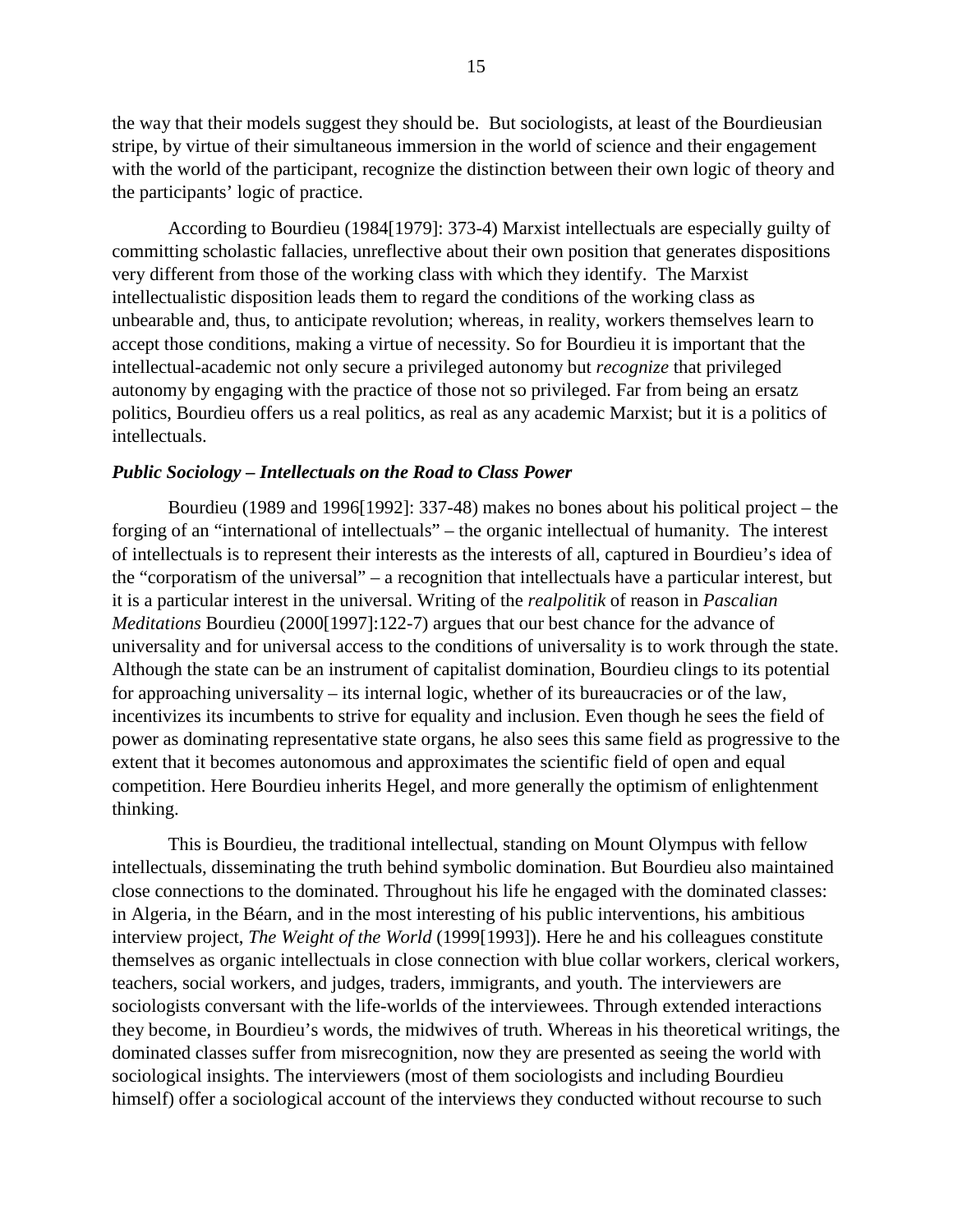notions as misrecognition or habitus. Here the Bourdieusian lexicon has evaporated and the respondents' renditions of their lives coincide with the accounts of the sociologists.

Could it be that their lucidity derives from the "Socratic method" of the in-depth interview – an understanding that is the joint product of interviewer and interviewee? That would suggest that symbolic domination is not opaque and thus not of the psychological type. Or is it that the conditions of precarity already in the 1980s led to a very different picture than the one painted in *Distinction*: the middle classes don't exhibit petty bourgeois emulation but an inventive resistance to bureaucratic strictures while the working class is as likely to exhibit selfconscious struggle as passive adaptation. Again, this points to symbolic domination that is situational – the sociology of mystification rather than the psychology of misrecognition.

*The Weight of the World* may represent a shift in class portraits but it also coincides with a shift in Bourdieu's own political orientation. It is the beginning of his more open political engagement on the side of the dominated, joining and encouraging strikers, supporting social movements of the unemployed, writing scathing critiques of French socialist governments and neoliberalism. His political salvos in two collections of essays on the tyranny of the market, *Acts of Resistance* (1998[1998]) and *Firing Back* (2003[2001]), along with *The Weight of the World* represent a final phase of intellectuals on the road to class power, when intellectuals represent their interests as the interests of all.

These three phases in the intellectuals' ascent to power, coincide with Bourdieu's own career. In his early writings on France – *Reproduction* and *Distinction* – he seeks to establish the distinctive place of the sociologist as scientist. Here Bourdieu develops the unique science of sociology – at that time a moribund discipline in France – centering on symbolic domination, the cement that holds society together. As a science competing with other sciences, its status is measured by its *inaccessibility* to all but the initiated.

Once established as the theorist of symbolic domination, sociologists can presume to represent the interests of all intellectuals, defending cultural production in toto. This second phase of intellectuals on the road to class power coincides with Bourdieu's election to an exalted professorship in the Collège de France, allowing him to move from representing a segment of the intellectual stratum to representing the stratum as a whole. From being the vanguard of sociologists Bourdieu seeks to make sociologists the vanguard of intellectuals as a whole.

The third and final phase, the hegemonic phase, occurs when Bourdieu presents intellectuals as representing the interests of all – a move that calls for a far more sympathetic view of the dominated. He now dignifies them with a rationality corresponding to their subjugation, rather than pejoratively describing them as blinded by habitus, allodoxia and misrecognition, and bereft of cultural capital. Starting with *The Weight of the World,* the last ten years of Bourdieu's life were, indeed, devoted to intellectuals aspiring to power, standing at the head of social movements to combat a deepening neoliberalism. As he writes in *On Television*, the intellectual must pay not only an "entry fee" to acquire expertise in science or art that excludes the dilettante but also an "exit duty" – the obligation to speak to and for all. In his later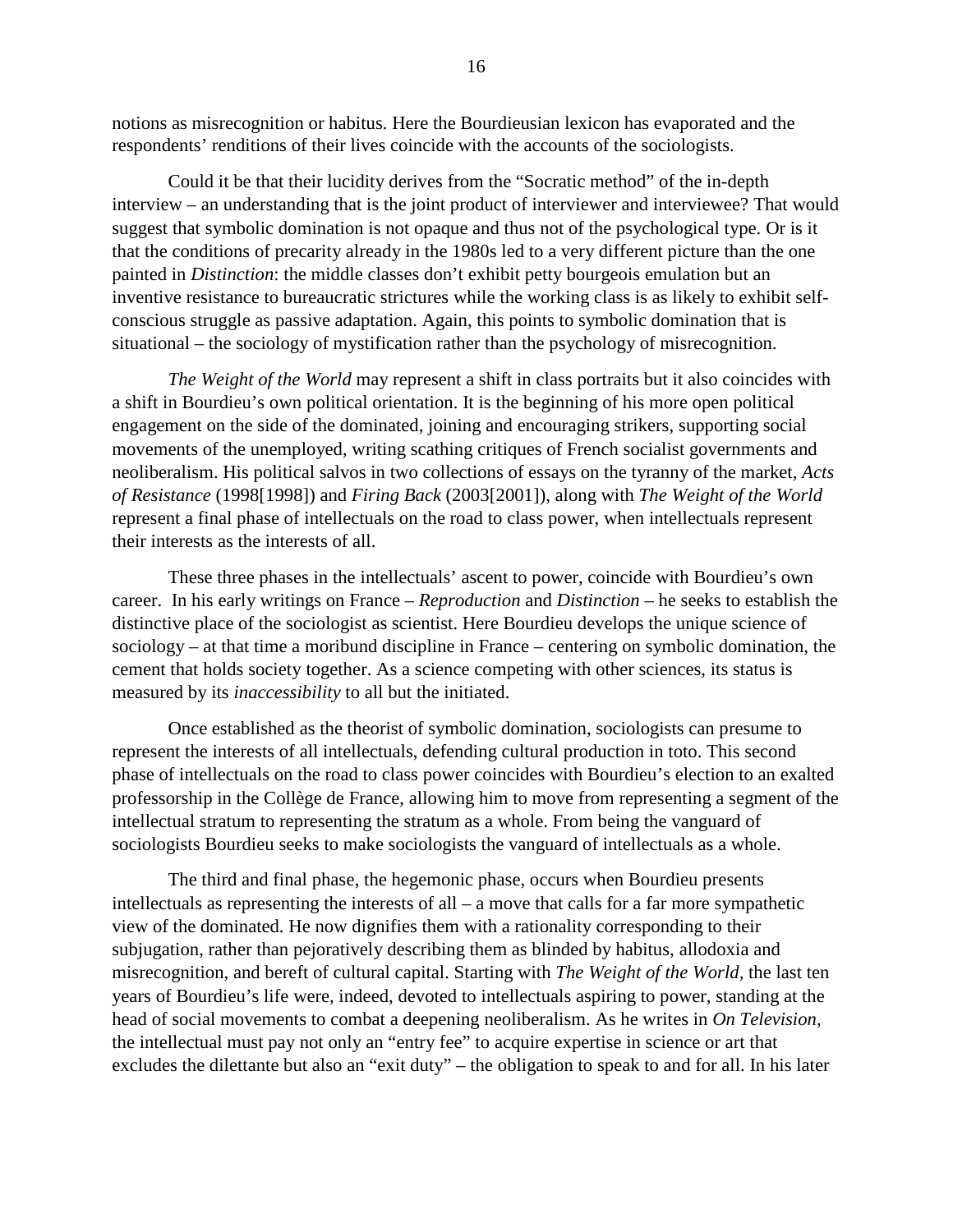years Bourdieu did gather around him a group of internationally distinguished intellectuals who defended social justice and human rights.<sup>[14](#page-16-0)</sup>

#### **III. CRITIQUE**

Having recuperated Bourdieu's theory we come now to the point of critique, an account of its limitations, separating the wheat from the chaff, appropriating what might be incorporated into Marxism, and responding to the challenge it poses.

#### *Misrecognizing Capitalism*

Like Riley, I believe that a major flaw in Bourdieu's oeuvre is his suppression of the concept and reality of capitalism. In his own terms, Bourdieu misrecognizes capitalism, i.e. does not recognize it as such. Thus, when he rails against neoliberalism, as he does in the 1990s until his death, he does not see it as a necessary effect of a particular phase of capitalism, its contradictions and its dynamics. His vision of society is one of differentiated fields that congeal in a hierarchical space, but there is no theory that connects and assembles the fields into a totality – capitalism or any other totality. As Gil Eyal (2013) has pointed out, for all his interest in relations *within* fields Bourdieu has little to say about the relations *among* fields. To be sure he recognizes the domination of the economic field, but offers no theory of its means of domination or its internal structure.

There is a second consequence of the misrecognition of capitalism. It is Bourdieu's failure to develop a comparative analysis that would give historical specificity to his concepts, especially symbolic domination. From the beginning he was skeptical of comparative analysis, preferring homologies, analogies, commonalities to the explanation of differences (Bourdieu, Passeron and Chamboredon 1991[1968], Part II). For example, Bourdieu (2003[2000]) would make connections between Kabylia and the Béarn, claiming that his experience in the one influenced his understanding of the other, yet he never made a systematic comparison of these two peasant societies. That might have led him to discover how symbolic domination operates differently in Algeria and France, even distinguishing domination in the colony from that in the metropolis.

Take the question of intellectuals on the road to class power, which comes from the famous work by Konrád and Szelényi (1979). They claimed that in *state socialism* the dominant class performed the intellectual function of teleological redistributor, that is, the role of the planner who appropriates and then redistributes goods and services. The planners' job is to define the needs of society and who shall realize them – the function of an intellectual. Of course, it is one thing to say planners perform an intellectual *function* and another to claim that intellectuals, defined by their specialization in the production of ideas and techniques, actually occupy a dominant position. In the economic reforms of the 1970s across Eastern Europe, Konrád and Szelényi envisioned intellectuals arriving at their destiny, their true place in society.

<span id="page-16-0"></span><sup>&</sup>lt;sup>14</sup> These three phases correspond to Antonio Gramsci's (1971: 180-2) three phases of class formation.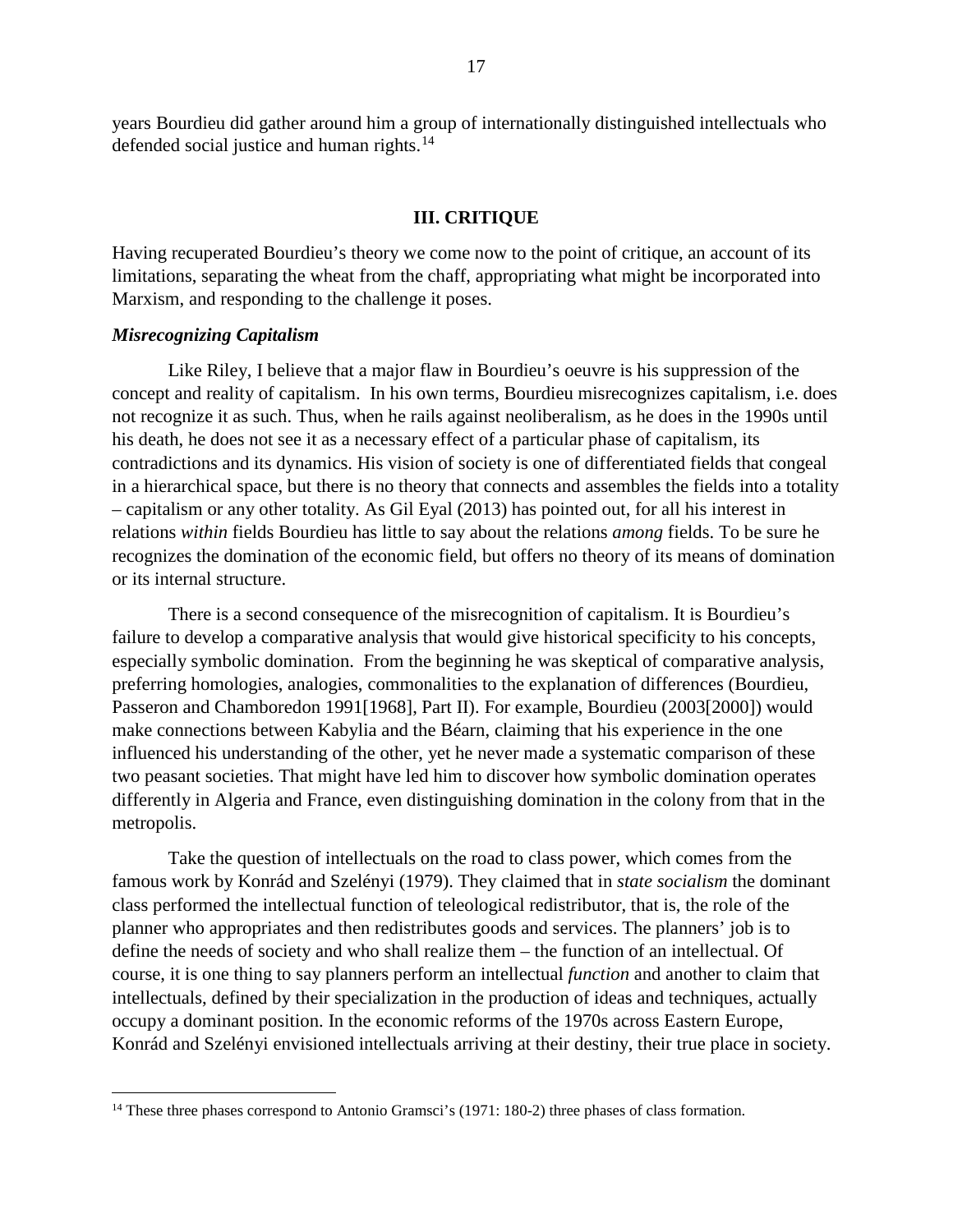But that was not to be.<sup>[15](#page-17-0)</sup> Instead of intellectuals ascending into command positions, the entire order dissolved. The central appropriation and redistribution of surplus was overt and therefore assured through some combination of force and legitimation that often followed each other in cyclical fashion. This proved to be a precarious way of sustaining domination – making legitimate claims for socialism encouraged dissent, which only intensified when force was applied (Burawoy and Lukács 1992).

The stability of advanced capitalism and the instability of state socialism cannot be attributed to processes of socialization as this was as intensive and systematic in state socialism as in advanced capitalism. In explaining the difference we might do better to consider the structure of these two societies and the social games they generate. Advanced capitalism possesses a relatively open and autonomous civil society that effectively absorbs and diverts practices into self-contained institutions (or fields in Bourdieu's terms). Each institution organizes its own distinctive game or games – defined by taken-for-granted assumptions (*illusio*) and guiding principles (*nomos*). If advanced capitalism is distinguished by its civil society, it might follow that symbolic domination is a phenomenon of advanced capitalism, at least in regard to the game-metaphoric conception of social structure. In state socialism there is only a limited civil society and, moreover, one that superimposes a game-like structure defined by the party state. There's no concealing class domination. For Bourdieu, however, symbolic domination is of universal validity, it has no historical limits. It is a general theory of social order without a corresponding particular theory of particular societies. It is unverifiable and unfalsifiable.

Returning to the question of intellectuals, if they are on the road to class power under state socialism what is their position under capitalism? Szelényi himself argued that, in contrast to state socialism, under capitalism where private property rules and markets distribute, intellectuals play a subsidiary role. They hold a contradictory class position, as Erik Wright (1978) once put it, divided in their allegiance between dominant and dominated classes. Once we introduce capitalism as the context for intellectuals, Bourdieu's project takes on an entirely different meaning. An international of intellectuals, seemingly autonomous from and even critical of the capitalist class, becomes an instrument of the reproduction of capitalism through its false universalization, reinforced by its failure to project an alternative beyond capitalism. In failing to give capitalism its due place in history, Bourdieu exaggerates the importance of intellectuals and the state – overlooking the multiple institutions that conspire to reproduce symbolic domination as mystification, starting with the capitalist economy itself but extending to all the institutions of civil society. One might say that in misrecognizing capitalism Bourdieu is committing his own scholastic fallacy, or even scholastic fantasy.

<span id="page-17-0"></span> <sup>15</sup> As Eyal, Szelenyi and Townsley (1998) write in *Making Capitalism without Capitalists* it was only with the transition to capitalism that intellectuals finally ascended to power as managers of postsocialism. They describe this process using a Bourdieusian framework of the conversion of different forms of capital. But this, too, turned out to be a temporary aberration.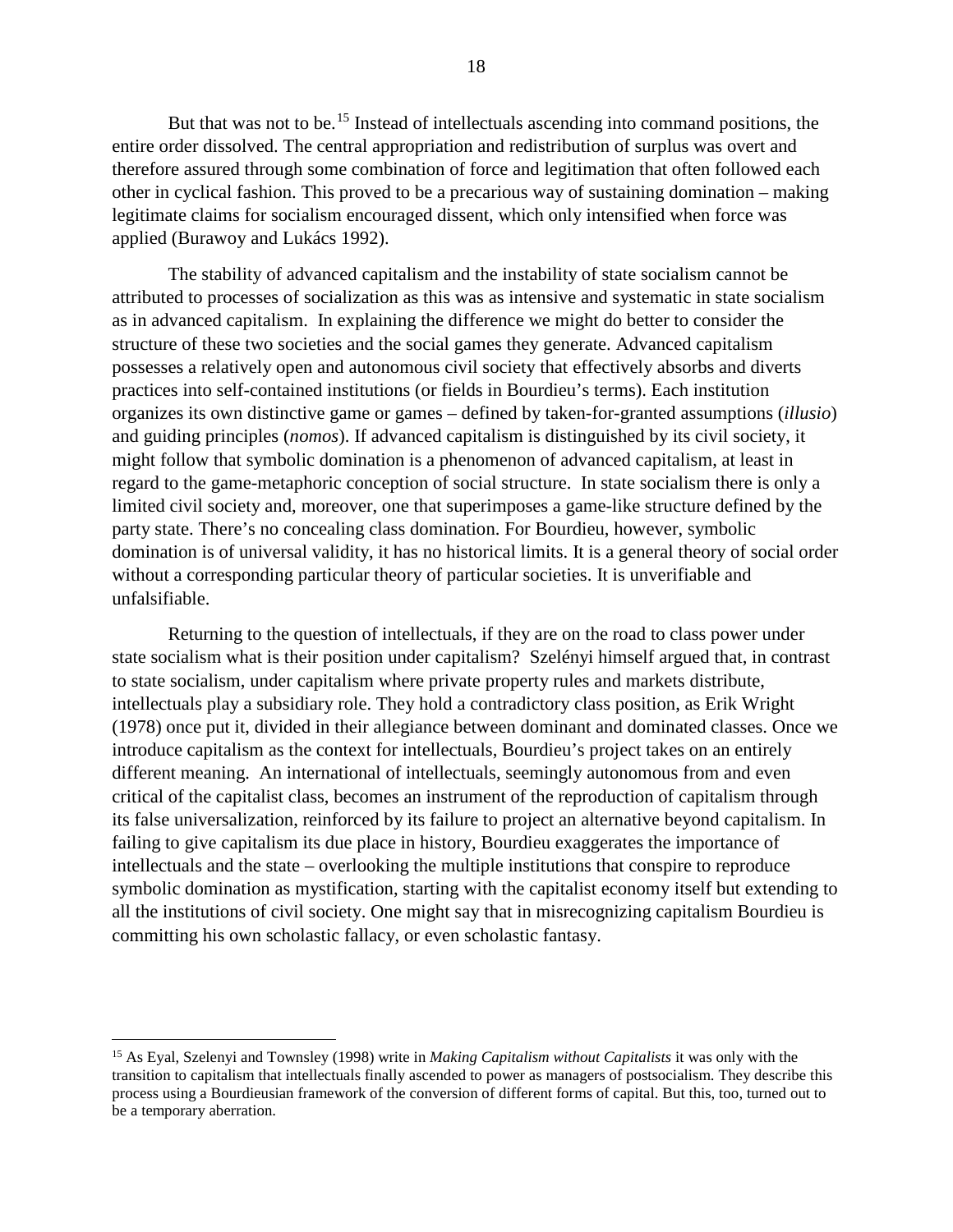In summary, like Marx, Weber and Durkheim before him, the genius of Bourdieu lies in his theory of social reproduction, specifically his *theory of symbolic domination* – less the psychology of internalization and more the sociology of games. His theory of symbolic domination raises the question as to how it is that sociology excavates a truth inaccessible to the agents they study, but also more valid than the truth of neighboring disciplines. Here Bourdieu goes beyond the canon, throwing sociology back into the sociologist's face. He develops a *reflexive sociology* – a sociology of the scientific field that is rooted in his theory of symbolic domination. The sociologist works in a competitive field that incentivizes the advance of science, and that develops an interest in disinterestedness. This is the nature of all scientific fields, but sociology is special in that it does not commit the scholastic fallacy of mistaking the field of science for the world of the participant, the logic of theory for the logic of practice. Bourdieu asks how it is that everyday practices create a world which conforms to the social theory discovered in the "laboratory". Theory is incomplete if the sociologist does not understand how the practice of the subjects makes sociology both true and obscure. This is the third distinctive feature of his sociology – *engagement with the world of the participant*.

This is Bourdieu's science; the corresponding politics is that of intellectuals on the road to class power. It ascends from the narrow corporate interest of the sociologist, to a second level embracing the broader interest of intellectuals, to a third phase in which intellectuals represent the interests of all. This is broadly Bourdieu's strategy and trajectory. From a Marxist perspective it seems to be an illusory pursuit, ignoring the spontaneous reproduction of capitalism that takes place, above all, in the self-mystifying processes of production for profit as well as in the realm of civil society.

Bourdieu's challenge to Marxism lies in his intellectualist theory of knowledge – that truth is produced in artistic and scientific fields, each requiring a certain leisured existence, distant from material necessity. A Marxist theory of knowledge, by contrast, claims that truth is ultimately rooted in and tested by the experience of subjugation. Truth is the standpoint of the subaltern, even if it is produced elsewhere. In Gramsci's (1971) terms, for Bourdieu the common sense of the subaltern is entirely bad sense, whereas for Marxism the common sense of the subaltern contains a kernel of good sense, even if it is subject to the distortions of ideology. In the Gramscian view organic intellectuals exist to elaborate the good sense of the subaltern while traditional intellectuals create ideologies that justify and elicit participation in and consent to capitalism. Class struggle becomes a struggle between intellectuals, but on the terrain of subaltern experience. The more autonomous and critical traditional intellectuals appear to be, the more effective their representation of universality, but it is a false universality as it obscures the fundamental strictures of capitalism.

For Bourdieu, therefore, the elite university is the golden hearth of the intellectual. Riley may be critical of Bourdieu's defense of the university and its autonomy, it being an appeal to "elite academics", but Riley, too, sees the university as somehow outside politics – true politics involves building a connection to popular forces beyond the academy. Is this because truth ultimately resides with those "popular forces"? In which case he must confront the question of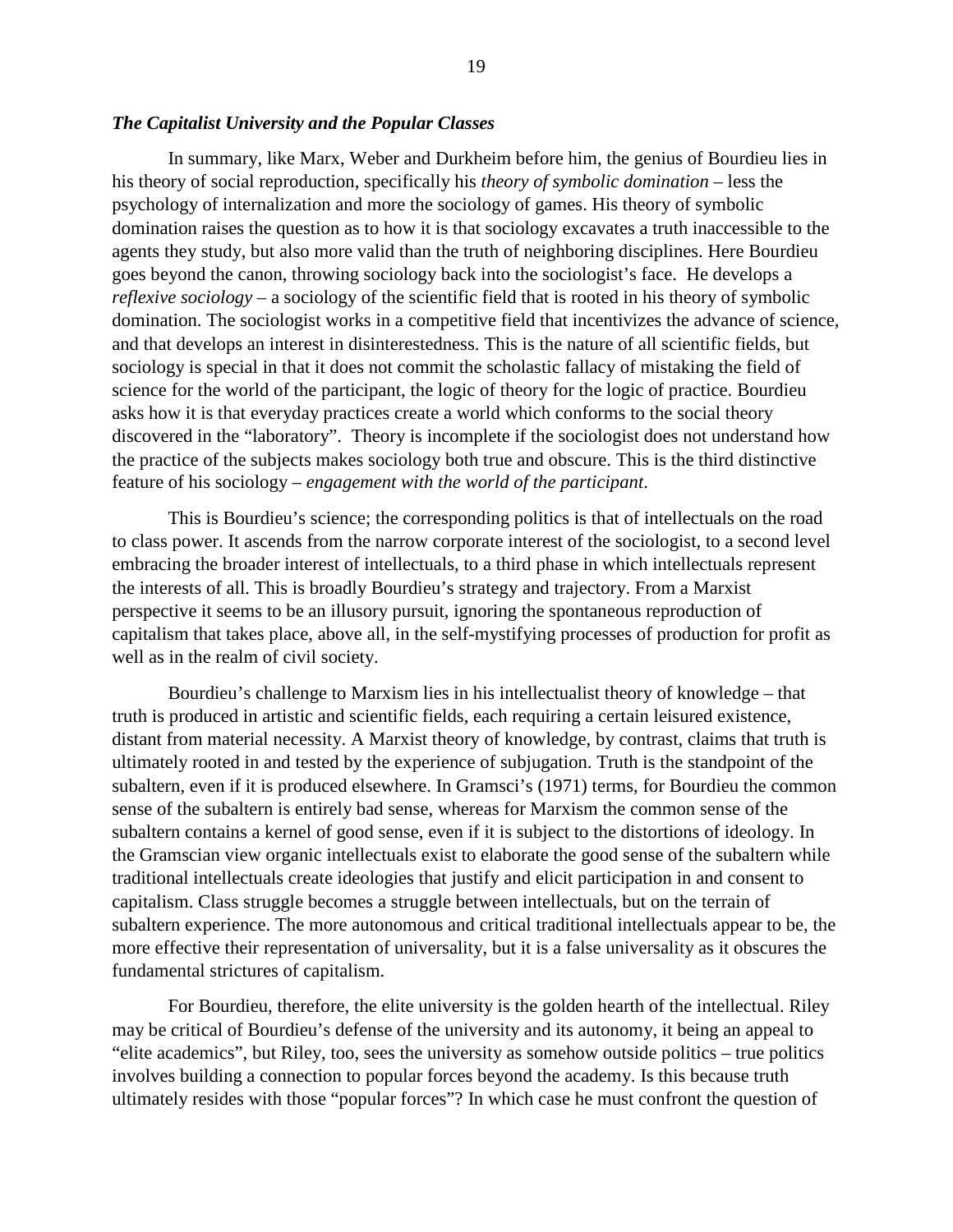symbolic domination as it applies to those "popular forces". Or is it that the university is the fount of truth to be transmitted to the same popular forces? In which case he must deal with the question of reflexivity, the validity of knowledge produced in the university.

In the past we could speak of the *university in capitalist society*, hemmed in by all sorts of constraints but still a self-governing knowledge workshop, designed to enhance the public good. It could be conceived of as a "subject" with its own agency or an "object" manipulated by outside forces but, at its best, its internal structure was as close to a large-scale socialist cooperative as you'll find under capitalism. Today, however, we must conceive of the university as a set of social relations embedded in the wider society. More and more it is a *capitalist university* whose very structure mimics a capitalist corporation.<sup>[16](#page-19-0)</sup>

As public funding is withdrawn, the university – the world over – becomes a profit center, cutting costs and creating revenues. It cuts costs through a vast array of strategies: from new digital technology that makes possible distance learning, to the expansion of contingent faculty and the steady decline (in numbers and in power) of faculty with security of employment, to an array of outsourcing arrangements, whether to janitors or management consultants. On the other hand, it increases revenue by seeking funds from alumni interested in immortality by sponsoring new buildings or athletics, from industries such as pharmaceuticals seeking partnerships based on cheap graduate student research, and, most notably, by increasing student tuition and creating new degree programs that charge extortionate fees. All this is accomplished by an expanding administration bent on the proletarianization of university labor and the degradation of education, all disguised with corporate-speak. As the university becomes less hospitable to Bourdieu's autonomous scientific field, as its capitalist structure becomes transparent, Riley need only step outside his office to join those popular forces that inhabit the classrooms, laboratories, libraries, sports stadiums and canteens.

In the US and elsewhere, the university is becoming a playground for the political right as well as the political left. The once-dominant liberal consensus is under assault from conservatives who no longer assume the university to be off-limits for their political projects. Small right-wing student cells with outside funding are abetting the invasion of campuses by extremist political forces. We can no longer imagine the university to be outside politics as both Riley and Bourdieu seem to believe – it is fast becoming a capitalist machine and a political battleground.

Defending its autonomy from enemy forces is still important, but increasingly the university is becoming its own terrain of struggle. It is still an arena for the production and reception of ideas, but the process of production has changed – faculty are losing control of their labor and of its products, while students are rapidly becoming indebted and desperate consumers.

<span id="page-19-0"></span><sup>&</sup>lt;sup>16</sup> This distinction between "university in capitalist society" and the "capitalist university" harks back to the parallel distinction in the Miliband-Poulantzas state debate. For Miliband the "state in capitalist society" could be deployed in the transition to socialism whereas for Poulantzas the "capitalist state", not being neutral, has to be destroyed and a new political structure installed as necessary for any transition to socialism. In parallel fashion, the "relatively autonomous university" of the past was more congruent with the principles of socialism than the emerging "capitalist university" of today.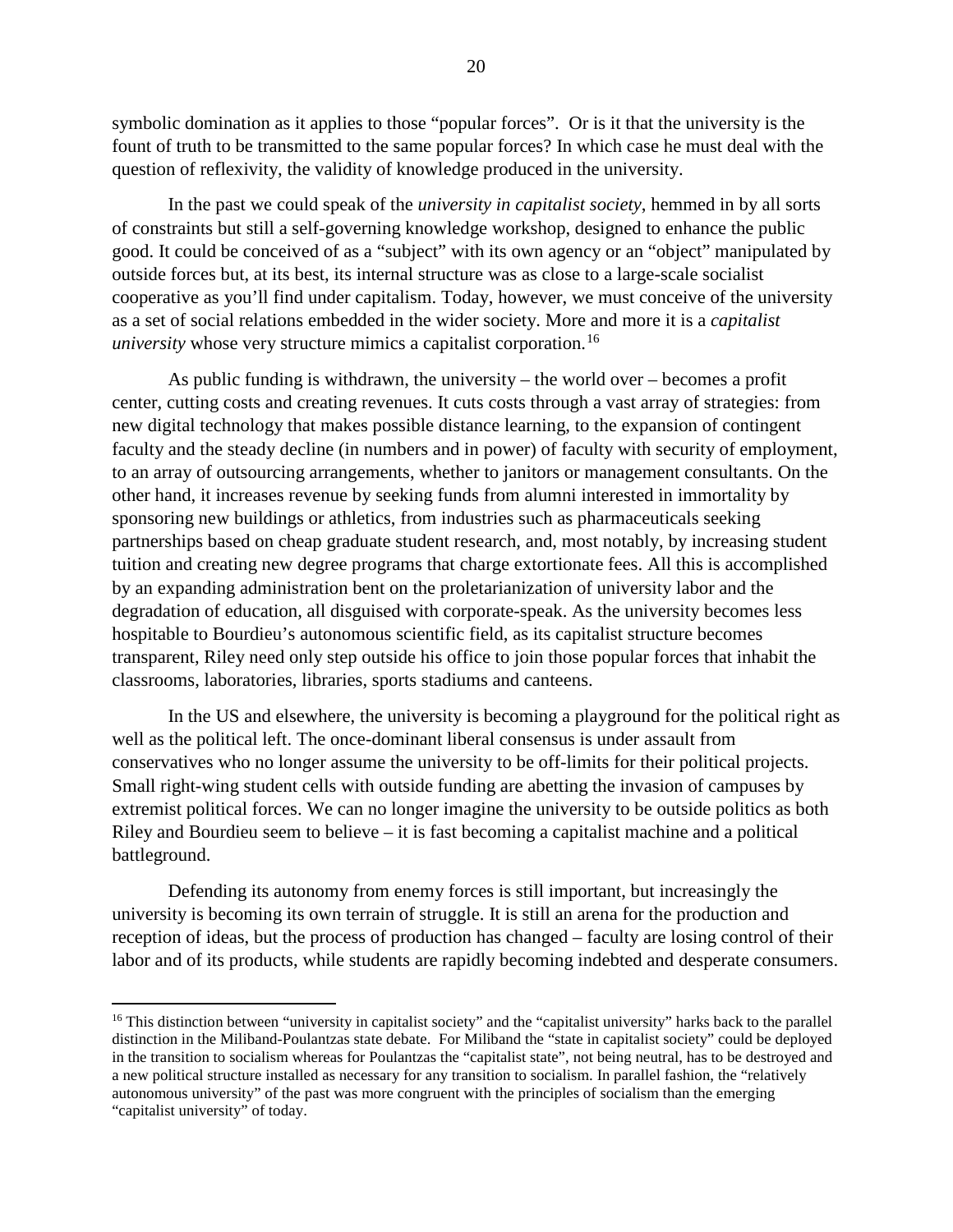The class structure of the university is polarizing, and academics have a choice: to collaborate with the administrative class or side with dispossessed students and beleaguered staff.

Structure and superstructure are becoming one. As the university moves from an ivory tower to a key battleground over ideas, the struggle against pro-capitalist ideologies assumes greater urgency and renewed vigor. The "autonomous" traditional intellectual is being squeezed out of existence, having now to take sides within as well as beyond the capitalist university – the claim of universality appears increasingly bogus. Anyone who examines the conditions of production of knowledge today cannot misrecognize capitalism. Bourdieusians of today must join the Marxist fold, just as Marxists must face symbolic domination in its capitalist incarnations.

#### *Coda: A Note on Bourdieu's Sociology as a Combat Sport.*

This paper considers how to approach Bourdieu: ignore, demolish or absorb. It is instructive to see how Bourdieu approaches his own intellectual foes. The title of Pierre Carles' 2002 film on Bourdieu "La sociologie est un sport de combat" ("Sociology is a Combat Sport," euphemistically translated into English as "Sociology is a Martial Art") expresses Bourdieu's often combative approach towards others for which he has achieved some infamy, especially in France. We can say he pursues some combination of all three strategies, varying with the academic game he is playing. He developed a strategic use and non-use of citations as a sign of recognition or non-recognition of competitors. Combat became part of his academic habitus. Compared to Talcott Parsons or Jürgen Habermas who build on the shoulders of giants, Bourdieu tends to repress the shoulders on which he stands, so that he becomes the source of his own genius. He is well-known for appropriating the ideas of opponents without recognition. When the original author is well-known, he turns them into an enemy, distorts their ideas in order to facilitate their demolition, in order to rise above them as a superior thinker. This is especially the case with regard to Marxism. Thus, he tries to hide his adoption of Althusserian structuralism – a point made by Riley – by making no reference to the source but instead virulently attacking Althusser and his followers. Again Bourdieu's symbolic domination parallels hegemony, but he either ignores the parallel or dismisses Gramsci. Yet when it suits him he cites Gramsci's critique of political parties. This strategy reaches a climax in his dismissal of Simone de Beauvoir. To hide the fact that *Masculine Domination* is a pale imitation of *The Second Sex*, he ignores Beauvoir's work except in a single footnote where he implies she did not possess a single original idea because she was in thrall to the symbolic domination of Sartre. It is ironic that, in a book devoted to exposing the way men silence women, Bourdieu should belittle and dismiss the author of the classic work on feminism. Not only Marxists are victims of this strategy: a similar fate befalls Robert Michels, Robert Merton, Basil Bernstein, and William Julius Wilson. One has to wonder whether this characteristic combination of appropriation and denunciation is a reaction to his own sense of marginality, manifested in his proclaimed cleft habitus? Or is it the way academic combat is typically played out in France? All this is emphatically not to say that Bourdieu did not have ideas of his own; nor is it to endorse a similar demolition strategy in dealing with his work. It is only to say that Bourdieu garnered some of his influence by carefully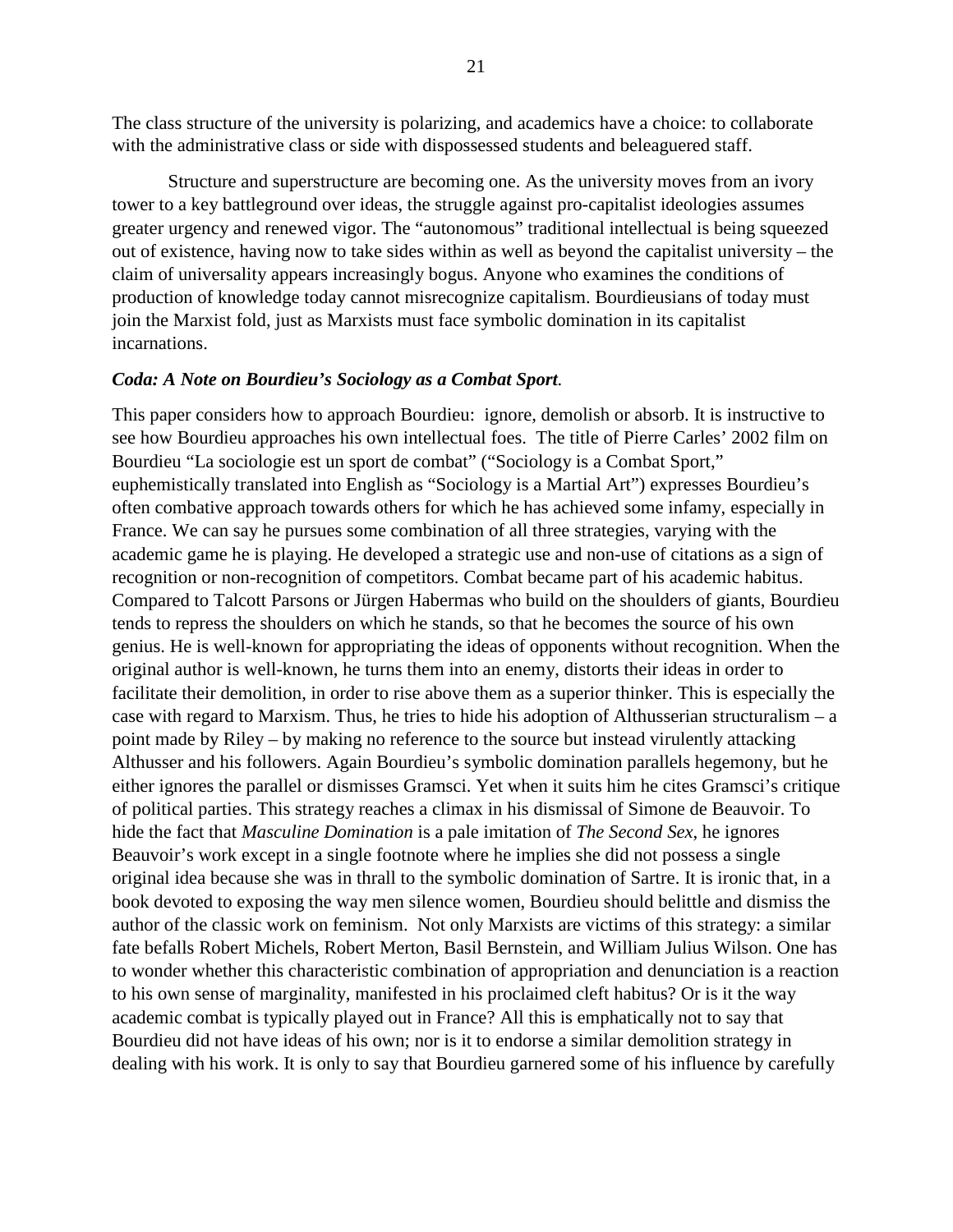choosing whom and how to attack, whom and how to ignore, and, at times, whom and how to endorse.

#### **Bibliography**

Anderson, Perry. 1976. *Considerations on Western Marxism*. London: New Left Books.

Bourdieu, Pierre. 1962 [1961]. *The Algerians.* Boston: Beacon Press.

- ——. 1975. "The specificity of the scientific field and the social conditions of the progress of reason." *Social Science Information*, 14(6): 19–47.
- ——. 1977 [1972]. *Outline of a Theory of Practice.* Cambridge: Cambridge University Press.
- ——. 1979 [1963]. *Algeria, 1960.* Cambridge: Cambridge University Press.
- ——. 1984 [1979]. *Distinction: A Social Critique of the Judgment of Taste*. Cambridge, Mass.: Harvard University Press.
- ——. 1988 [1984]. *Homo Academicus.* Cambridge: Polity Press.
- ——. 1989. "The corporatism of the universal: The role of intellectuals in the modern world." *Telos*, 81: 99–110.
- ——. 1991. *Language and Symbolic Power.* Cambridge, Mass.: Harvard University Press.
- ——. 1991 [1984]. "Social space and the genesis of 'classes'." Pp.229-51 in *Language and Symbolic Power.* Cambridge, Mass.: Harvard University Press.
- ——. 1996 [1992]. *Rules of Art: Genesis and Structure of the Literary Field.* Stanford: Stanford University Press.
- ——. 1996 [1989]. *State Nobility: Elite Schools in the Field of Power.* Stanford: Stanford University Press.
- ——. 1998 [1998]. *Acts of Resistance: Against the Tyranny of the Market.* New York: New Press.
- ——. 1999 [1996]. *On Television,* New York: New Press.
- ——. 2000. "Making the economic habitus: Algerian workers revisited." *Ethnography*, 1(1):17– 41.
- ——. 2000 [1997]. *Pascalian Meditations.* Stanford: Stanford University Press.
- ——. 2001 [1998]. *Masculine Domination.* Stanford: Stanford University Press.
- ——. 2003 [2001]. *Firing Back: Against the Tyranny of the Market.* New York: New Press.
- \_\_\_\_. 2003 [2000]. "Participant Objectivation." *Journal of the Royal Anthropological Institute* (N.S.) 9: 281-94.
- ——. 2008a [2002]. *The Bachelors' Ball.* Chicago: University of Chicago Press.
- Bourdieu, Pierre et al. 1999 [1993]. *The Weight of the World: Social Suffering in Contemporary Society.* Stanford: Stanford University Press.
- Bourdieu, Pierre & Jean-Claude Passeron. 1977 [1970]. *Reproduction in Education, Society and Culture.* London: Sage.
- ——. 1979 [1964]. *The Inheritors: French Students and Their Relation to Culture.* Chicago: University of Chicago Press.
- Bourdieu, Pierre, Jean-Claude Passeron & Jean-Claude Chamboredon. 1991 [1968]. *The Craft of Sociology: Epistemological Preliminaries.* New York: Aldine de Gruyter.
- Burawoy, Michael. 1979. *Manufacturing Consent: Changes in the Labor Process under Monopoly Capitalism.* Chicago: University of Chicago Press.
- \_\_\_\_. 2012. "The Roots of Domination: Beyond Bourdieu and Gramsci." *Sociology* 46(2): 187- 206
- Burawoy, Michael and János Lukács. 1992. *The Radiant Past: Ideology and Reality in*